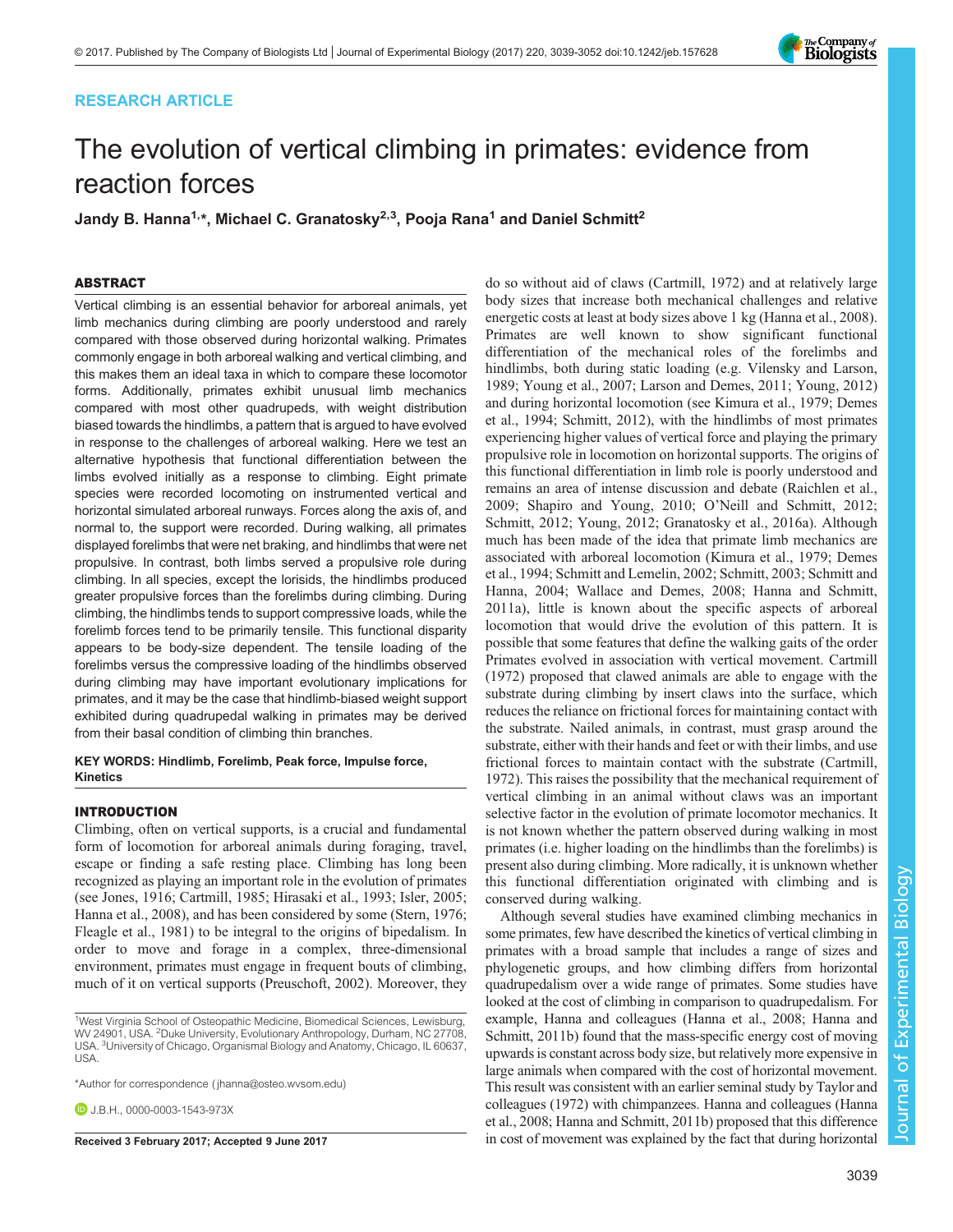locomotion, the primary determinant of energetic costs is the rate at which work is accomplished (i.e.  $J s^{-1}$ , or power) (e.g. [Cavagna and](#page-12-0) [Kaneko, 1977; Heglund et al., 1982;](#page-12-0) [Kram and Taylor, 1990](#page-13-0); [Willems et al., 1995](#page-13-0)), whereas in climbing the primary determinant is thought to be related to the magnitude of work accomplished (i.e. the force used to move a meter) [\(Hanna and Schmitt, 2011b](#page-12-0)) to move the animal upwards [\(Pontzer, 2016\)](#page-13-0).

Although the available values for energy used during climbing are consistent with theoretical predictions about work accomplished, little is actually known about the distribution of forces exerted by the forelimbs and the hindlimbs during climbing to accomplish this work. Theoretical models of the equivalent of vertical forces during walking (normal load in or out of the support) during clinging and climbing suggest that in order to ensure the body is appropriately angled to be propelled upwards, the forelimbs must 'pull' away from the support (a negative force normal to the support) while the hindlimbs must 'push' onto the support (a positive force normal to the support) (e.g. [Cartmill, 1985](#page-12-0); [Zaaf et al., 2001; Preuschoft, 2002](#page-13-0); [Johnson et al., 2015](#page-12-0)). In these simple models, the limbs are predicted to have fundamentally different functions during climbing compared with horizontal movement, though this differentiation does not necessarily parallel the pattern seen during walking because the limbs will have effective opposite roles. In models of climbing that describe how limbs should function, forces along the long axis of the support (the equivalent of braking and propulsive forces during walking) should also differ from that of walking in that the forelimbs and hindlimbs should both be propulsive (move the animal up the support). Researchers have found that lizards exhibit strong functional limb differentiation with respect to 'pushing' and 'pulling' (normal load in and out of the plane of support), and that both limbs function to propel the body upwards to the same degree during purely vertical movement and highly inclined movement [\(Autumn et al., 2006;](#page-12-0) [Krause and Fischer, 2013; Wang et al., 2015a,](#page-13-0) [b\)](#page-13-0). In comparison, during horizontal locomotion, the forelimbs and hindlimbs of lizards propel the body forward to the same degree, but the forelimbs bear more weight than the hindlimbs [\(Krause and](#page-13-0) [Fischer, 2013](#page-13-0); [Wang et al., 2015a,b\)](#page-13-0). This latter pattern of vertical force distribution is typical of walking in most mammals with the exception of most primates, who show the reverse pattern (e.g. [Kimura et al., 1979](#page-12-0); [Vilensky and Larson, 1989;](#page-13-0) [Demes et al., 1994](#page-12-0); [Larson, 1998; Schmitt, 1999; Schmitt and Lemelin, 2002\)](#page-13-0). Results similar to those of [Krause and Fischer \(2013\)](#page-13-0) have been reported for Monodelphis domestica on inclines of 30 deg ([Lammers et al., 2006\)](#page-13-0). Taken together, these studies suggest that in nonprimate animals, the propulsive aspects of force distribution and limb function during climbing are similar to that recorded during walking, but that the pattern of normal forces applied to the substrate are not the same for vertical and horizontal locomotion.

Some force data exist for primates during climbing, which supports the idea that differentiation in limb function is present during both climbing and horizontal movement. [Hirasaki and colleagues \(1993,](#page-12-0) [2000\)](#page-12-0) presented kinetic data during climbing by two primate species, the spider monkey and Japanese macaques, which indicate that the forelimbs pull on the substrate while the hindlimbs push on the substrate. However, the two primate species exhibited different upward propulsive forces between the limbs. The spider monkey hindlimbs contributed relatively greater upward propulsion than did the forelimbs, while the Japanese macaque limbs exhibited statistically similar propulsion [\(Hirasaki et al., 1993\)](#page-12-0). This pattern of role differentiation is consistent with patterns of vertical force production by forelimbs and hindlimbs in these species. [Hanna and Schmitt](#page-12-0) [\(2011a\)](#page-12-0) showed that the highly arboreal long-tailed macaque used

hindlimbs for propulsion more than the forelimbs when compared with the more terrestrial Japanese macaque studied by [Hirasaki and](#page-12-0) [colleagues \(1993\).](#page-12-0) This result suggested, as has been argued for other studies of primates, that increases in habitual use of arboreal substrates increases the functional differentiation of the forelimbs and hindlimbs. However, at present we lack data on a wider group of primates with a range of body size and habitual locomotor behaviors. As a result, the question of how horizontal and vertical movement influence limb mechanics in mammals remains underexplored. Primates represent a model that provides an opportunity to fill that gap.

Here, we examine whether the force patterns across limbs differ between vertical climbing and horizontal locomotion and whether the patterns vary as a function of phylogeny, body size or behavioral/morphological characteristics in primate grasp-type climbers. We examined primates walking on an instrumented horizontal pole and climbing an instrumented vertical pole. Here we test the hypotheses that in a wide range of arboreal strepsirrhine and haplorrhine primates: (1) both limbs contribute equally to propulsion while climbing up a vertical support (the null hypothesis) as compared with horizontal locomotion, in which the hindlimbs will be net propulsive and the forelimbs net braking; and (2) while climbing up a vertical support, the hindlimbs exhibit a tangential reaction force directed into the substrate (a 'push', or positive force, into the support) and the forelimbs exhibit a tangential reaction force that is away from the support (a 'pull', or negative force, on the support) as compared with horizontal locomotion, where both limbs will exert a tangential 'push' on the substrate; these tangential forces during climbing will be higher on the hindlimbs than on the forelimbs for all primates except lorisids.

#### MATERIALS AND METHODS Subjects

Adult Loris tardigradus (Linnaeus 1758), Nycticebus pygmaeus Bonhote 1907, Cheirogaleus medius Geoffroy 1812, Eulemur mongoz Linnaeus 1766, Daubentonia madagascariensis Gmelin 1788, Saimiri sciureus (Linnaeus 1758), Macaca fascicularis Raffles 1821, Aotus nancymae Hershkovitz 1983 and Aotus azarae Hershkowitz 1983 were used in this study [\(Table 1\)](#page-2-0). All data were attained from animals housed at the Duke Lemur Center & Duke University Vivarium (Durham, NC, USA), Monkey Jungle (Miami, FL, USA), Stony Brook University (Stony Brook, NY, USA) and the Michale E. Keeling Center (Bastrop, TX, USA).

## Procedures

All procedures were approved by the appropriate institutional IACUCs (West Virginia School of Osteopathic Medicine: 2007-1, 2008-1, 2009-4; Duke University: A104-09-03, A130-07-05, A270-11-10; State University of New York: 91-94-0131). The data collection procedures have been described extensively elsewhere [\(Demes et al., 1994](#page-12-0); [Schmitt and Lemelin, 2002](#page-13-0), [2004](#page-13-0); [Schmitt and Hanna, 2004;](#page-13-0) [Granatosky et al., 2016a\)](#page-12-0) and will be simply summarized here. Subjects were encouraged by food reward to climb a pole attached to a wall (climbing trials) or the ground (walking trials). The pole varied in diameter between 1.27 and 3.81 cm ([Table 1\)](#page-2-0). The middle section of the pole was instrumented to a force transducer (MC3A-6®; AMTI, Watertown, MA, USA), or force transducers (9317B; Kistler, Amherst, NY, USA), following [Schoonaert et al. \(2006\)](#page-13-0), [Hanna and Schmitt \(2011a\)](#page-12-0) and [Granatosky et al. \(2016a\)](#page-12-0), which recorded ground reaction forces in three orthogonal directions. As the animals moved up/across the pole, they were video recorded using cameras (A601f; Basler AG, Ahrensburg, Germany, Sony Handycam, or GoPro Hero3+) at 60 to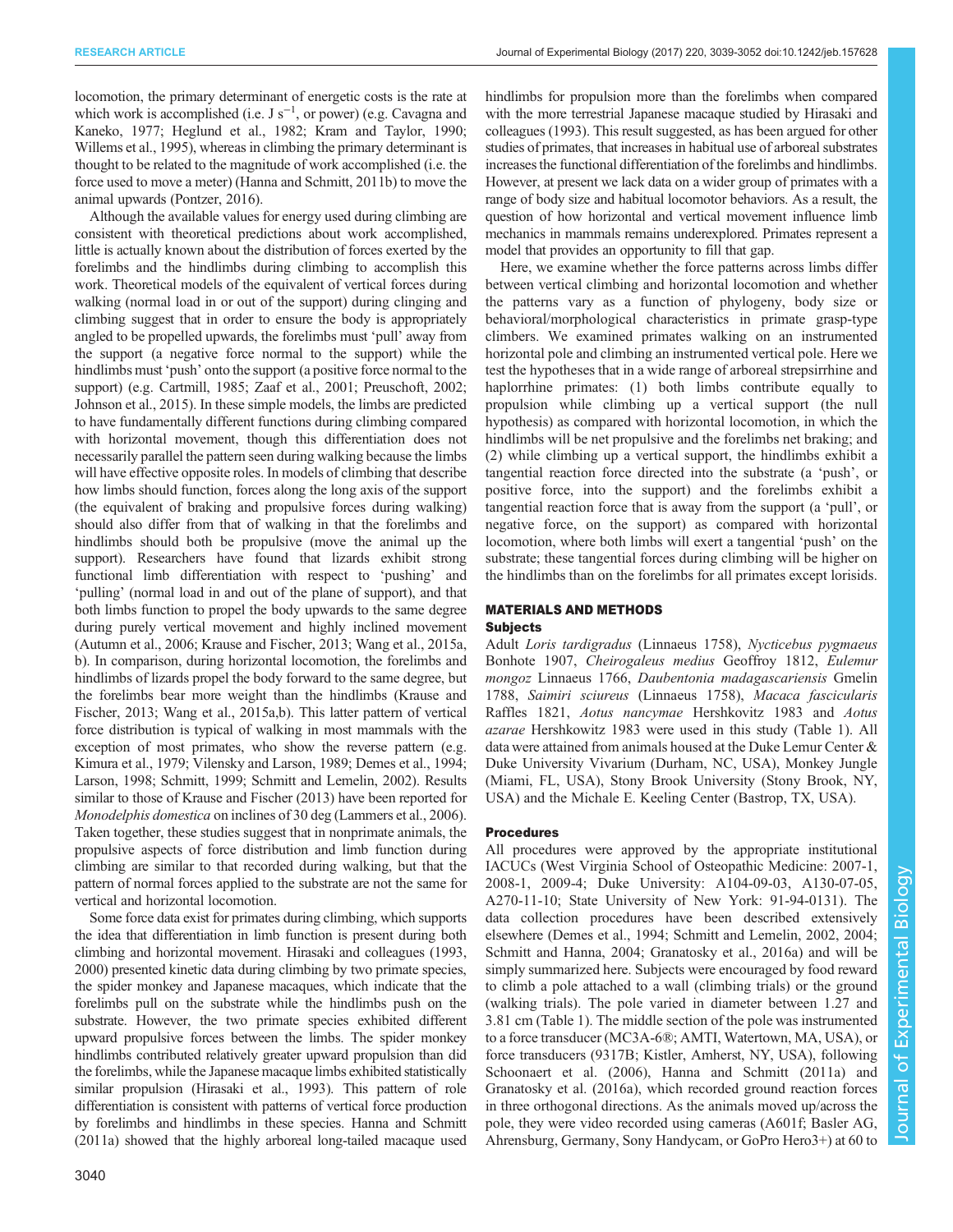#### <span id="page-2-0"></span>Table 1. Summary characteristics of samples from the study species

| Species                      | Individual     | Type of locomotion<br>(substrate diameter in cm) |             | Body mass<br>(kg) | Sex    | Date of birth<br>(dd/mm/yyyy) | Location                  |
|------------------------------|----------------|--------------------------------------------------|-------------|-------------------|--------|-------------------------------|---------------------------|
| Loris tardigradus            |                | Climb (1.27)                                     | Walk (1.27) | 0.18              | Female | 10/10/1997                    | <b>Duke Lemur Center</b>  |
|                              | $\overline{2}$ | Climb (1.27)                                     | Walk (1.27) | 0.2               | Male   | 17/10/1992                    | Duke Lemur Center         |
| Cheirogaleus medius          | 1              | Climb (1.27)                                     | Walk (1.27) | 0.225             | Female | 15/07/2005                    | Duke Lemur Center         |
|                              | $\overline{2}$ | Climb (1.27)                                     | Walk (1.27) | 0.25              | Female | 15/07/2005                    | Duke Lemur Center         |
|                              | 3              | Climb (1.27)                                     | Walk (1.27) | 0.23              | Male   | 15/07/2006                    | Duke Lemur Center         |
| Nycticebus pygmaeus          | 1              | Climb (1.27)                                     | Walk (1.27) | 0.64              | Male   | 01/06/2006                    | Duke Lemur Center         |
|                              | $\overline{2}$ | Climb (1.27)                                     | Walk (1.27) | 0.4               | Female | 15/03/1994                    | Duke Lemur Center         |
|                              | 3              | Climb (1.27)                                     | Walk (1.27) | 0.48              | Male   | 04/03/2002                    | Duke Lemur Center         |
| Saimiri sciureus             | 1              | Climb (3.18)                                     |             | 0.855             | Male   | NA/06/2005                    | Duke Vivarium             |
|                              | $\sqrt{2}$     | Climb (3.18)                                     |             | 0.85              | Male   | NA/06/2005                    | Duke Vivarium             |
|                              | 3              |                                                  | Walk (2.54) | 0.571             | Male   | Unknown                       | Monkey Jungle             |
|                              | 4              |                                                  | Walk (2.54) | 0.64              | Male   | Unknown                       | Monkey Jungle             |
|                              | 5              |                                                  | Walk (2.54) | 0.701             | Male   | Unknown                       | Monkey Jungle             |
|                              | 6              |                                                  | Walk (2.54) | 0.798             | Female | Unknown                       | Monkey Jungle             |
|                              | $\overline{7}$ |                                                  | Walk (2.54) | 0.932             | Male   | Unknown                       | Monkey Jungle             |
|                              | 8              |                                                  | Walk (2.54) | 0.958             | Female | Unknown                       | Monkey Jungle             |
| Aotus nancymae/azarae        | 1              | Climb (3.18)                                     | Walk (3.18) | 1.104             | Female | 22/12/2000                    | Michale E. Keeling Center |
|                              | $\overline{2}$ | Climb (3.18)                                     | Walk (3.18) | 0.98              | Male   | Unknown                       | Michale E. Keeling Center |
|                              | 3              |                                                  | Walk (2.54) | 1.002             | Male   | Unknown                       | Monkey Jungle             |
|                              | 4              |                                                  | Walk (2.54) | 0.862             | Female | Unknown                       | Monkey Jungle             |
|                              | 5              |                                                  | Walk (2.54) | 0.89              | Female | Unknown                       | Monkey Jungle             |
| Eulemur mongoz               | 1              | Climb (3.18)                                     | Walk (3.18) | 1.44              | Male   | 17/06/1990                    | Duke Lemur Center         |
|                              | $\overline{2}$ | Climb (3.18)                                     | Walk (3.18) | 1.49              | Female | 26/05/1995                    | Duke Lemur Center         |
|                              | 3              | Climb (3.18)                                     | Walk (3.18) | 1.34              | Male   | 23/04/1988                    | Duke Lemur Center         |
| Daubentonia madagascariensis | 1              | Climb (3.81)                                     |             | 2.89              | Female | 30/07/2001                    | Duke Lemur Center         |
|                              | $\overline{2}$ | Climb (3.81)                                     |             | 2.45              | Male   | 22/02/2005                    | Duke Lemur Center         |
|                              | 3              | Climb (3.81)                                     | Walk (3.18) | 3                 | Female | 06/01/1998                    | Duke Lemur Center         |
|                              | 4              |                                                  | Walk (3.18) | 2.86              | Male   | 05/06/1994                    | Duke Lemur Center         |
|                              | 5              |                                                  | Walk (3.18) | 3.02              | Female | 15/04/1996                    | Duke Lemur Center         |
| Macaca fascicularis          | 1              | Climb (3.81)                                     |             | 8.00              | Male   | <b>Circa 2002</b>             | Duke Vivarium             |
|                              | $\sqrt{2}$     | Climb (3.81)                                     |             | 6.90              | Male   | <b>Circa 2002</b>             | Duke Vivarium             |
|                              | 3              |                                                  | Walk (3.18) | 9.77              | Male   | Circa 1988                    | <b>Stony Brook</b>        |
|                              | 4              |                                                  | Walk (3.18) | 4.65              | Female | Circa 1988                    | <b>Stony Brook</b>        |

120 frames s−<sup>1</sup> (see [Granatosky et al. 2016a](#page-12-0) for information on data collection with GoPro cameras). Only trials in which the animal was traveling in a straight path and not accelerating or decelerating (i.e. steady-state locomotion) throughout the climbing or walking trial, in which a full forelimb and/or hindlimb contacted the instrumented pole, and which exhibited a symmetric footfall sequence were retained for analysis. For all data, steady-state locomotion was determined by a combination of video, force and symmetry data following the methods of [Granatosky et al. \(2016a](#page-12-0),[b\)](#page-12-0), [Schmitt and](#page-13-0) [Lemelin \(2002\)](#page-13-0) and [Hanna and Schmitt \(2011a\).](#page-12-0) For all trials, symmetry was determined using the methods of Cartmill et al. (2002), with a  $\pm 10$  criterion such that the timing of opposite limb touchdown could vary between 40 and 60% of the stride cycle (50% indicates the timing of opposing limbs is exactly half of the cycle). In cases where both a forelimb and hindlimb contacted the instrumented pole, we only analyzed the force peaks of this step, and force impulses were not analyzed. Video recordings were consulted in these cases to ensure that a second limb was not in contact with the instrumented pole at the time of the force peak. Peak forces for propulsive (along the long axis of the support) and tangential (into the plane of the support) were determined for these trials [\(Fig. 1](#page-3-0)). Force impulses for each of these directions were also determined when a single footfall was available.

#### Data processing

Force data were converted from raw voltage data to Newtons for each transducer. The force transducers were calibrated daily using a known mass before or after data collection. Forces were then filtered using a low-pass, two-way Butterworth or Fourier filter with a 60 Hz cut-off. Both force peaks and impulses were normalized to subject body weight in Newtons and are expressed as a ratio of body weight (BW) in all text, figures and tables. For all cases in which force traces fluctuated in direction (as in push then pull, or braking and then propulsive) the positive and negative values were recorded.

Cameras were calibrated for distance using a known length in the view of the camera in the same plane as the animal was moving. Speed was determined from this calibration as the average velocity of the animal over the view of the camera, by the position of the head marker from the initial view in the cameras to the last view in the camera. Contact time was determined as the time each hand or foot was in contact with the instrumented pole.

#### Statistical analysis

All force data, peak and impulse, were normalized to body weight and analyzed as dimensionless values. Data for all individuals in a species were pooled and JMP Pro (SAS, Cary, NC, USA) was used for all analyses. Aotus nancymae and A. azarae both participated in walking trials; these data were pooled for analyses, as well. Data were tested for normality and homogeneity of variance with Shapiro–Wilk and Levene's tests ([Sokal and Rohlf, 1995\)](#page-13-0). Speed and contact time were compared to determine correlation with each other. Subsequently, least-squares regressions were calculated to examine whether force data were correlated with speed or with contact time on a per-species, per-limb basis. In cases for which force varied significantly by speed or by contact time, log-transformed forelimb and hindlimb forces were compared across speed or contact time with ANCOVA [\(Vickers,](#page-13-0)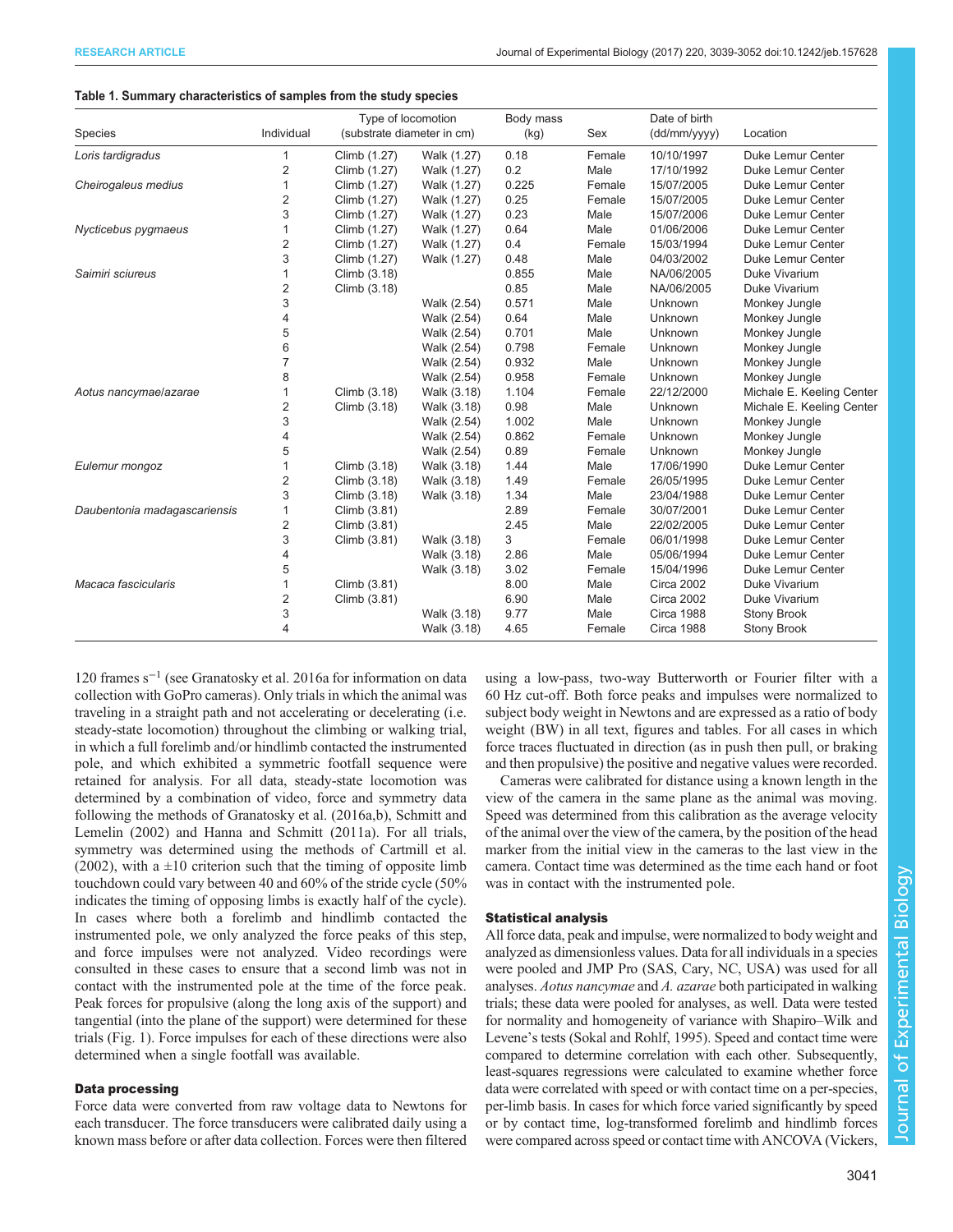<span id="page-3-0"></span>

Fig. 1. Schematic depicting instrumented pole setups for climbing and walking trials. (A) Climbing trials; MC3A AMTI force transducer setup. (B) Walking trials; Kistler 9317B force transducer setup. Both types were used during walking trials, but only the AMTI transducer was used during climbing trials. In terms of the forces, propulsive forces are directed along the long axis of the pole. During climbing, they are always positive. During walking, these forces are positive, termed propulsive, or negative, termed braking. Tangential forces are analogous to the vertical forces. During walking, these forces are always positive (directed into the pole). During climbing, the tangential forces can be positive or negative. Positive tangential forces are termed the 'push' force, because the animal is pushing into the pole, and negative forces are termed 'pull' forces, because the animal is pulling away from the pole.

[2005\)](#page-13-0). In cases for which speed or contact time were not significant predictors of force, or if there was an interaction effect between speed or contact time and limbs, limb forces were compared using the Kruskal–Wallis test.

### RESULTS

A total of 860 trials for which single limb forces were available were analyzed. Representative force traces during climbing and walking are illustrated in [Fig. 2.](#page-4-0) While most data did not differ significantly from a normal distribution, some departed from normality and some limb data exhibited heteroscedasticity. In some cases, a significant relationship between speed and force was exhibited; in others, no relationship was exhibited ([Tables 2](#page-5-0) and [3\)](#page-6-0). Speed and contact time were highly correlated with one another ([Tables 2](#page-5-0) and [3\)](#page-6-0). Thus, we used speed for our analysis with forces. Thus, log-transformed ANCOVAs were calculated for the former pair-wise comparisons, and non-parametric tests were calculated for the latter.

## Climbing peak forces

## Propulsive (along long axis of substrate)

Peak propulsive forces (along the long axis of the pole) of the forelimbs during climbing were significantly correlated with speed in E. mongoz, S. sciureus, C. medius and L. tardigradus (range  $P<0.0001$  to  $P=0.047$ ); in contrast, peak propulsive forces of the hindlimbs during climbing were significantly correlated with speed only in E. mongoz and S. sciureus  $(P \le 0.0001$  and  $P=0.029$ , respectively; [Tables 2](#page-5-0) and [3](#page-6-0)).

All species except *D. madagascariensis* exhibited significant differentiation between limbs in terms of peak propulsive forces during climbing (range:  $P<0.0001$  to  $P=0.030$ ), with the hindlimbs typically contributing the greatest propulsive forces downwards, which propels the animal upwards ([Table 4](#page-7-0), [Fig. 3](#page-8-0)). The two exceptions to this pattern are the lorisid species (L. tardigradus and N. pygmaeus), in which the forelimbs contributed to greater peak propulsion forces to ascend  $(P=0.030$  and  $P=0.0017$ , respectively). There were no braking forces exhibited by the limbs during climbing.

#### Tangential (push/pull) (normal to substrate)

During climbing, no clear pattern of correlation between speed and peak push or pull forces was observed. For example, L. tardigradus and A. nancymae showed a correlation between peak pull force and speed for the hindlimbs, but not the forelimbs, while M. fascicularis exhibited the opposite pattern [\(Table 2](#page-5-0)). In contrast, N. pygmaeus, E. mongoz and D. madagascariensis showed correlations between peak push force and speed for the hindlimbs but a correlation between speed and peak pull forces for the forelimbs ([Table 2\)](#page-5-0). Cheirogaleus medius and S. sciureus showed no correlations with speed for either limb in terms of tangential forces ([Table 2\)](#page-5-0). All species use both forelimbs and hindlimbs to both push into the pole and pull away from the pole [\(Table 4,](#page-7-0) [Fig. 4\)](#page-10-0). However, it is most typical for the hindlimbs to have the highest number of events in which the animal pushed into the substrate, while the forelimbs have the highest number of events in which the animal pulls away from the substrate; for example, in peak tangential forces during climbing, C. medius forelimbs exhibited 33 pulls and only 14 pushes, while the hindlimbs exhibited 47 pushes and only 12 pulls [\(Table 4\)](#page-7-0). In most cases, the magnitude of peak pushing force by the hindlimbs is significantly greater than the peak pushing force by the forelimbs (range P<0.0001 to 0.0137; [Table 4\)](#page-7-0). The exceptions to this pattern are N. *pygmaeus*, which exhibits significantly larger pushing forces by the forelimbs than by the hindlimbs during climbing  $(P=0.0010)$ , and L. tardigradus, S. sciureus and A. nancymae, which show no significant difference between the limbs in this direction during climbing.

Conversely, the peak pulling forces of the hindlimbs in five of the species is significantly larger in magnitude than the peak pulling forces of the hindlimbs (range P<0.0001 to 0.0011; [Table 4](#page-7-0)). The other four species, L. tardigradus, N. pygmaeus, S. sciureus and A. nancymae, exhibit no significant differentiation in limb pull forces. There is a profound size effect in this pattern. Peak push/pull limb differentiation becomes more prominent as species weight increases, to the point that large species exhibited very few pushes by the forelimbs and very few pulls by the hindlimbs ([Table 2,](#page-5-0) [Fig. 4\)](#page-10-0).

# Climbing impulse forces

#### Propulsive (along long axis of substrate)

Impulse propulsive forces in forelimbs during climbing were significantly correlated with speed in all species but *M. fascicularis*, S. sciureus and L. tardigradus ([Table 3\)](#page-6-0). Cheirogaleus medius and Eulemur mongoz exhibited a significant interaction between speed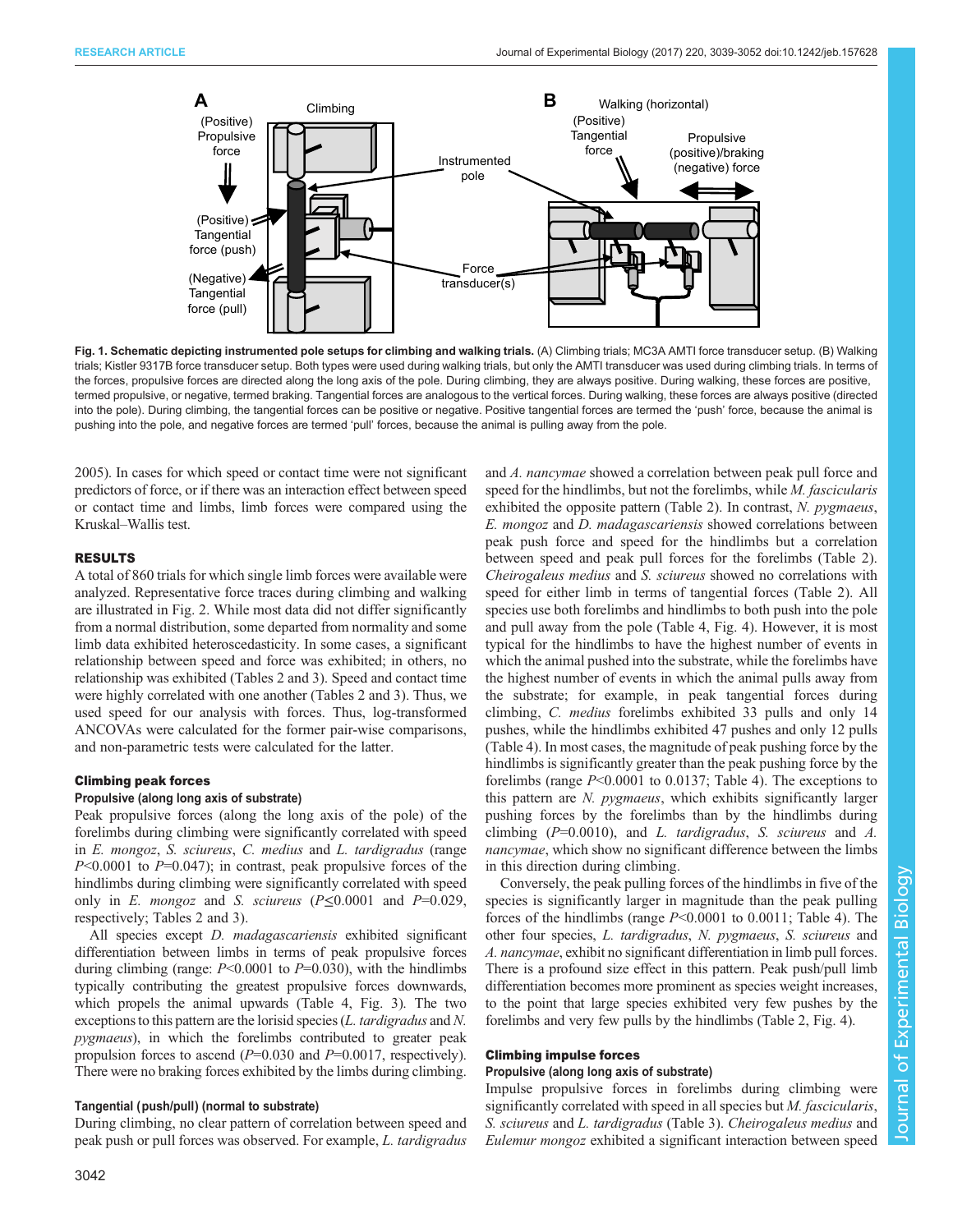<span id="page-4-0"></span>

Fig. 2. Representative single-limb force traces during walking and climbing by Saimiri sciureus. All force data are presented

as a percent of body weight (BW) and time as a percentage of contact time. The red, dashed line is the tangential force, whereas the blue, solid line is the braking/propulsive force. Positive and negative forces are as illustrated in [Fig. 1,](#page-3-0) in which negative braking/propulsive forces are braking, positive braking/propulsive forces are propulsive, positive tangential forces are 'push' or compressive forces and negative tangential forces are 'pull' or tensile forces. (A,B) Typical force traces during walking for the forelimbs (A) and hindlimbs (B). (C) A typical force trace for the forelimbs during climbing where the tangential force is only a 'pull' (the forelimbs are used only in tension). (D) A typical force trace for the hindlimbs during climbing where the tangential force is only a 'push' (the hindlimbs are used only in compression). (E,F) Typical force traces in which the forelimbs (E) and hindlimbs (F) are used both in tension and compression during climbing.

and limbs  $(P<0.0001$  and  $P=0.0055$ , respectively) and were subsequently analyzed with a Kruskal–Wallis test. All species exhibited positive propulsive forces in both limbs at all times and all species except D. madagascariensis exhibited a significant differentiation between limbs in terms of impulse propulsive forces during climbing (range  $P<0.0001$  to  $P=0.048$ ). In these cases, the hindlimbs typically contribute the greatest impulse propulsive forces upwards ([Fig. 3](#page-8-0)). The lorisids utilized their forelimbs more than their hindlimbs to propel upwards.

#### Tangential (push/pull) (normal to substrate)

Tangential impulse forces during climbing were not correlated with speed in most cases, except *E. mongoz* exhibited a significant correlation with speed in impulse push for the hindlimbs  $(P=0.001)$ . whereas *C. medius* exhibited a significant correlation with speed only in the pull direction and only for the forelimbs  $(P=0.0056;$ [Table 3](#page-6-0)). Limb comparisons revealed that the impulses of push and pull forces were typically not significantly different between the limbs, except in the larger species [\(Table 4](#page-7-0)). That is, E. mongoz and M. fascicularis showed significantly larger pushes by the hindlimbs than the forelimbs  $(P=0.0015$  and 0.0002, respectively), and the opposite with pulls  $(P=0.0002$  and 0.0004, respectively). Although D. madagascariensis did not show these same significant differentiations between the limbs, this may be partly due to the fact that this species exhibited no pushes by the forelimbs and only one pull by the hindlimbs.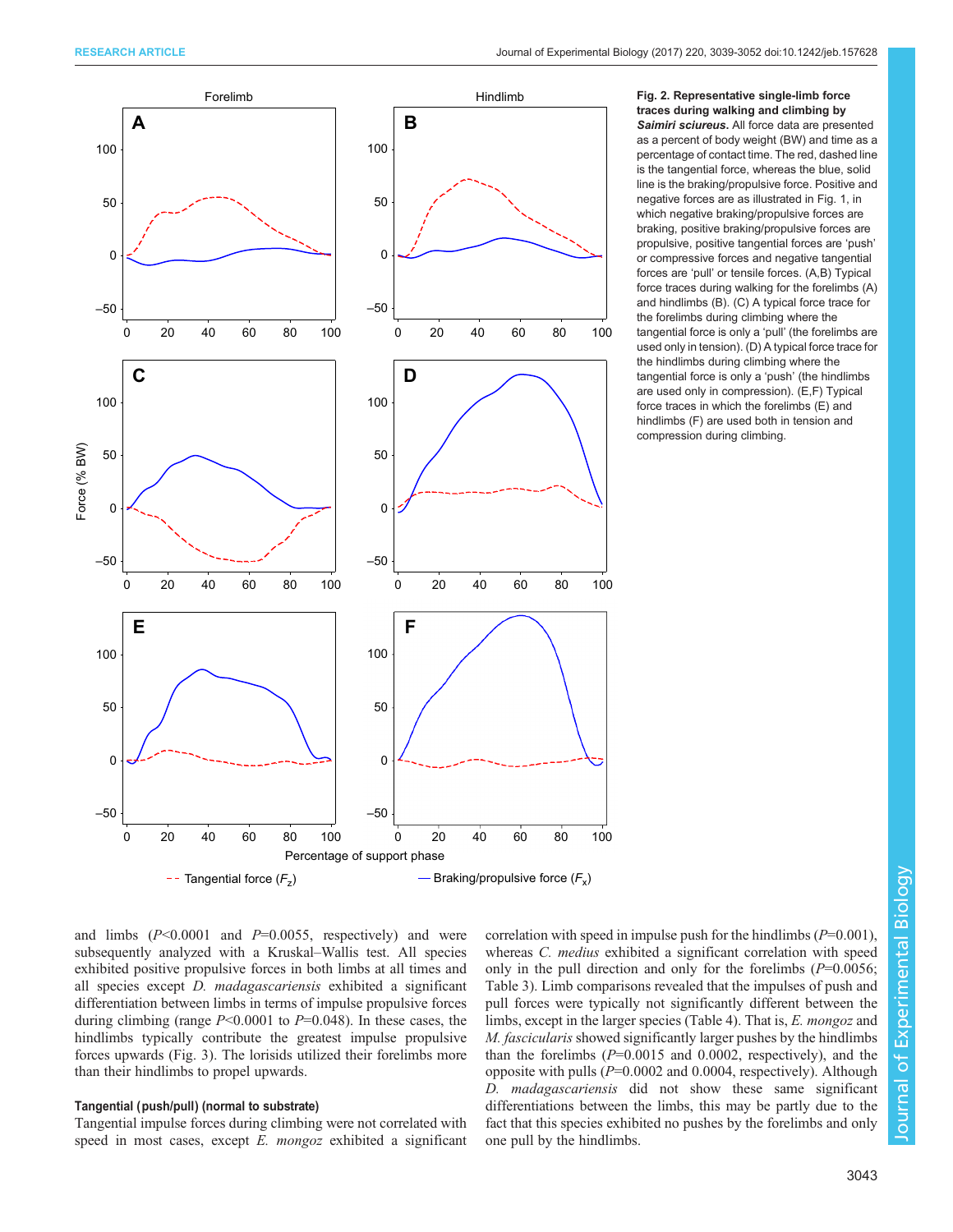<span id="page-5-0"></span>

|                     |          |        |                              | Peak braking                          |        |                            | Peak propulsive          |           |            | Peak push                |             |              | Peak pull                                                                                                                                                                                                                                                                                                                                                                        |                      |
|---------------------|----------|--------|------------------------------|---------------------------------------|--------|----------------------------|--------------------------|-----------|------------|--------------------------|-------------|--------------|----------------------------------------------------------------------------------------------------------------------------------------------------------------------------------------------------------------------------------------------------------------------------------------------------------------------------------------------------------------------------------|----------------------|
|                     |          |        | Slope (n)                    | $\mathbf{R}^2$                        | σ      | Slope (n)                  | $\mathbf{R}^2$           | σ         | Slope (n)  | ř                        | σ           | Slope(n)     | $\mathsf{R}^2$                                                                                                                                                                                                                                                                                                                                                                   | σ                    |
| L. tardigradus      | Walking  |        | $-$ (5)                      |                                       | 0.9444 | $- (5) -$                  |                          | 0.6036    | $-$ (5)    |                          | 0.6027      |              |                                                                                                                                                                                                                                                                                                                                                                                  |                      |
|                     |          | 군 로    | $\overline{C}$               |                                       | 0.6431 |                            |                          | 0.2408    |            |                          | 0.3521      |              |                                                                                                                                                                                                                                                                                                                                                                                  |                      |
|                     | Climbing | 군 로    |                              |                                       |        | 0.366 (27                  | 0.166                    | 0.0349    | $- (16)$   |                          | 0.968       | $- (10)$     |                                                                                                                                                                                                                                                                                                                                                                                  | 0.8624               |
|                     |          |        |                              |                                       |        | $- (33)$                   | $\mathsf I$              | 0.9943    | $- (17)$   |                          | 0.9815      | $-0.351(18)$ | 0.321                                                                                                                                                                                                                                                                                                                                                                            | 0.0142               |
| C. medius           | Walking  |        |                              |                                       | 0.9291 | $\frac{1}{2}$              | $\mathsf I$              | 0.753     | $-$ (7)    |                          | 0.6752      |              |                                                                                                                                                                                                                                                                                                                                                                                  |                      |
|                     |          |        | $-2.071(6)$                  | 0.683                                 | 0.0425 | $- (6)$                    | $\sf I$                  | 0.8883    | 0.142 (6)  | 0.87                     | 0.0145      |              |                                                                                                                                                                                                                                                                                                                                                                                  |                      |
|                     | Climbing | 군로군로군로 |                              |                                       |        | 0.385 (46)                 | 0.343                    | $-0.0001$ | $- (14)$   | $\mathsf I$              | 0.6574      | $- (33)$     | I                                                                                                                                                                                                                                                                                                                                                                                | 0.0645               |
|                     |          |        |                              |                                       |        | $- (56)$                   | $\mathsf I$              | 0.4457    | $- (47)$   | $\mathsf I$              | 0.0502      | $-(12)$      | $\overline{\phantom{a}}$                                                                                                                                                                                                                                                                                                                                                         | 0.7176               |
| N. pygmaeus         | Walking  |        | $-(-14)$<br>$-(-8)$          |                                       | 0.4886 | $- (14)$                   | $\mathsf I$              | 0.4201    | $- (14)$   | $\mathsf I$              | 0.1366      |              |                                                                                                                                                                                                                                                                                                                                                                                  |                      |
|                     |          |        |                              |                                       | 0.4323 | 0.076(8)                   | 0.667                    | 0.0134    | 0.195(8)   | 0.557                    | 0.0335      |              |                                                                                                                                                                                                                                                                                                                                                                                  |                      |
|                     | Climbing | 군로     |                              |                                       |        | $- (50)$                   | $\mathsf I$              | 0.1669    | $- (28)$   | $\bar{1}$                | 0.3974      | $-0.318(33)$ | 0.186                                                                                                                                                                                                                                                                                                                                                                            | 0.0123               |
|                     |          |        |                              |                                       |        | $- (50)$                   | $\sf I$                  | 0.0582    | 0.365(47)  | 0.228                    | 0.0007      | $-$ (8)      | $\begin{array}{c} \rule{0pt}{2.5ex} \rule{0pt}{2.5ex} \rule{0pt}{2.5ex} \rule{0pt}{2.5ex} \rule{0pt}{2.5ex} \rule{0pt}{2.5ex} \rule{0pt}{2.5ex} \rule{0pt}{2.5ex} \rule{0pt}{2.5ex} \rule{0pt}{2.5ex} \rule{0pt}{2.5ex} \rule{0pt}{2.5ex} \rule{0pt}{2.5ex} \rule{0pt}{2.5ex} \rule{0pt}{2.5ex} \rule{0pt}{2.5ex} \rule{0pt}{2.5ex} \rule{0pt}{2.5ex} \rule{0pt}{2.5ex} \rule{0$ | 0.9109               |
| S. sciureus         | Walking  | 군로     | $- (51)$<br>$- (27)$         | L                                     | 0.8377 | $- (51)$                   | $\mathbf I$              | 0.4105    | 0.175(51)  | 0.113                    | 0.0159      |              |                                                                                                                                                                                                                                                                                                                                                                                  |                      |
|                     |          |        |                              | $\overline{\phantom{a}}$              | 0.156  | $-(27)$                    | $\mathsf I$              | 0.9041    | $- (27)$   |                          | 0.3436      |              |                                                                                                                                                                                                                                                                                                                                                                                  |                      |
|                     | Climbing |        |                              |                                       |        | $0.530(12)$<br>$0.607(18)$ | 0.339                    | 0.0471    | $ (7)$     |                          | 0.6162      |              |                                                                                                                                                                                                                                                                                                                                                                                  | 0.7364               |
|                     |          |        |                              |                                       |        |                            | 0.264                    | 0.029     | $- (14)$   |                          | 0.0649      | $- (6)$      | I                                                                                                                                                                                                                                                                                                                                                                                | 0.4113               |
| A. nancymae/azarae  | Walking  | 군로군로군로 | $-0.333(12)$<br>$-0.135(16)$ | 0.518                                 | 0.0083 | $- (12)$                   | $\mathsf I$              | 0.2903    | $- (17)$   |                          | 0.1509      |              |                                                                                                                                                                                                                                                                                                                                                                                  |                      |
|                     |          |        |                              | 0.389                                 | 0.0099 | $- (16)$                   |                          | 0.9489    | $(61) -$   |                          | 0.3069      |              |                                                                                                                                                                                                                                                                                                                                                                                  |                      |
|                     | Climbing |        |                              |                                       |        | (16)                       |                          | 0.1748    | $-$ (4)    |                          | 0.2897      | $- (13)$     |                                                                                                                                                                                                                                                                                                                                                                                  | 0.8816               |
|                     |          |        |                              |                                       |        | $- (16)$                   | $\mathsf I$              | 0.1581    | $- (16)$   |                          | 0.9497      | 0.617(3)     | 0.995                                                                                                                                                                                                                                                                                                                                                                            | 0.0432               |
| E. mongoz           | Walking  | 군로     | $- (11)$                     | $\begin{array}{c} \hline \end{array}$ | 0.8034 | $- (11)$                   | $\blacksquare$           | 0.8306    | $- (19)$   | $\overline{\phantom{a}}$ | 0.0769      |              |                                                                                                                                                                                                                                                                                                                                                                                  |                      |
|                     |          |        | $-$ (7)                      | $\overline{\phantom{a}}$              | 0.572  | $\overline{(-)}$           | $\mathsf I$              | 0.1075    | $- (13)$   | $\overline{\phantom{a}}$ | 0.1817      |              |                                                                                                                                                                                                                                                                                                                                                                                  |                      |
|                     | Climbing | 군로     |                              |                                       |        | 0.288(61)                  | 0.553                    | 50007     | $- (11)$   | $\sf I$                  | 0.2798      | $-0.222(56)$ | 0.189                                                                                                                                                                                                                                                                                                                                                                            | $0.0008$<br>$0.3094$ |
|                     |          |        |                              |                                       |        | 0.312(74)                  | 0.309                    | 0.0001    | 0.305(68)  | 0.369                    | 50007       | $-$ (9)      | $\overline{\phantom{a}}$                                                                                                                                                                                                                                                                                                                                                         |                      |
| D. madagascariensis | Walking  | 군로     |                              | L                                     | 0.6942 | $- (46)$                   | $\mathsf I$              | 0.3893    | $- (46)$   | $\mathsf I$              | 0.1911      |              |                                                                                                                                                                                                                                                                                                                                                                                  |                      |
|                     |          |        | $- (46)$<br>$- (28)$         | $\overline{\phantom{a}}$              | 0.0853 | $-0.162(28)$               | 0.256                    | 0.006     | $- (28)$   | $\sf I$                  | 0.8501      |              |                                                                                                                                                                                                                                                                                                                                                                                  |                      |
|                     | Climbing |        |                              |                                       |        | $- (8)$                    | $\sf I$                  | 0.6096    | $-$ (2)    | $\sf I$                  | $\mathsf I$ | $-0.216(7)$  | 0.864                                                                                                                                                                                                                                                                                                                                                                            | 0.0024               |
|                     |          | 군로     |                              |                                       |        | (28)                       |                          | 0.6072    | 0.403 (28) | 0.26                     | 0.0055      | $-$ (2)      | $\mathsf I$                                                                                                                                                                                                                                                                                                                                                                      |                      |
| M. fascicularis     | Walking  | 군로     | $(61) -$                     | L                                     | 0.8361 | (19)                       |                          | 0.8712    | $(19) -$   | $\mathsf I$              | 0.1841      |              |                                                                                                                                                                                                                                                                                                                                                                                  |                      |
|                     |          |        |                              | $\overline{\phantom{a}}$              | 0.0903 | (14)                       | $\overline{\phantom{a}}$ | 0.1952    | $- (14)$   | $\sf I$                  | 0.2413      |              |                                                                                                                                                                                                                                                                                                                                                                                  |                      |
|                     | Climbing | 군 보    |                              |                                       |        | (22)                       |                          | 0.2357    | 0.104(7)   | 0.69                     | 0.0206      | $- (22)$     |                                                                                                                                                                                                                                                                                                                                                                                  | 0.7936               |
|                     |          |        |                              |                                       |        | (34)                       |                          | 0.726     | $- (33)$   |                          | 0.4516      | $-$ (9)      | I                                                                                                                                                                                                                                                                                                                                                                                | 0.0863               |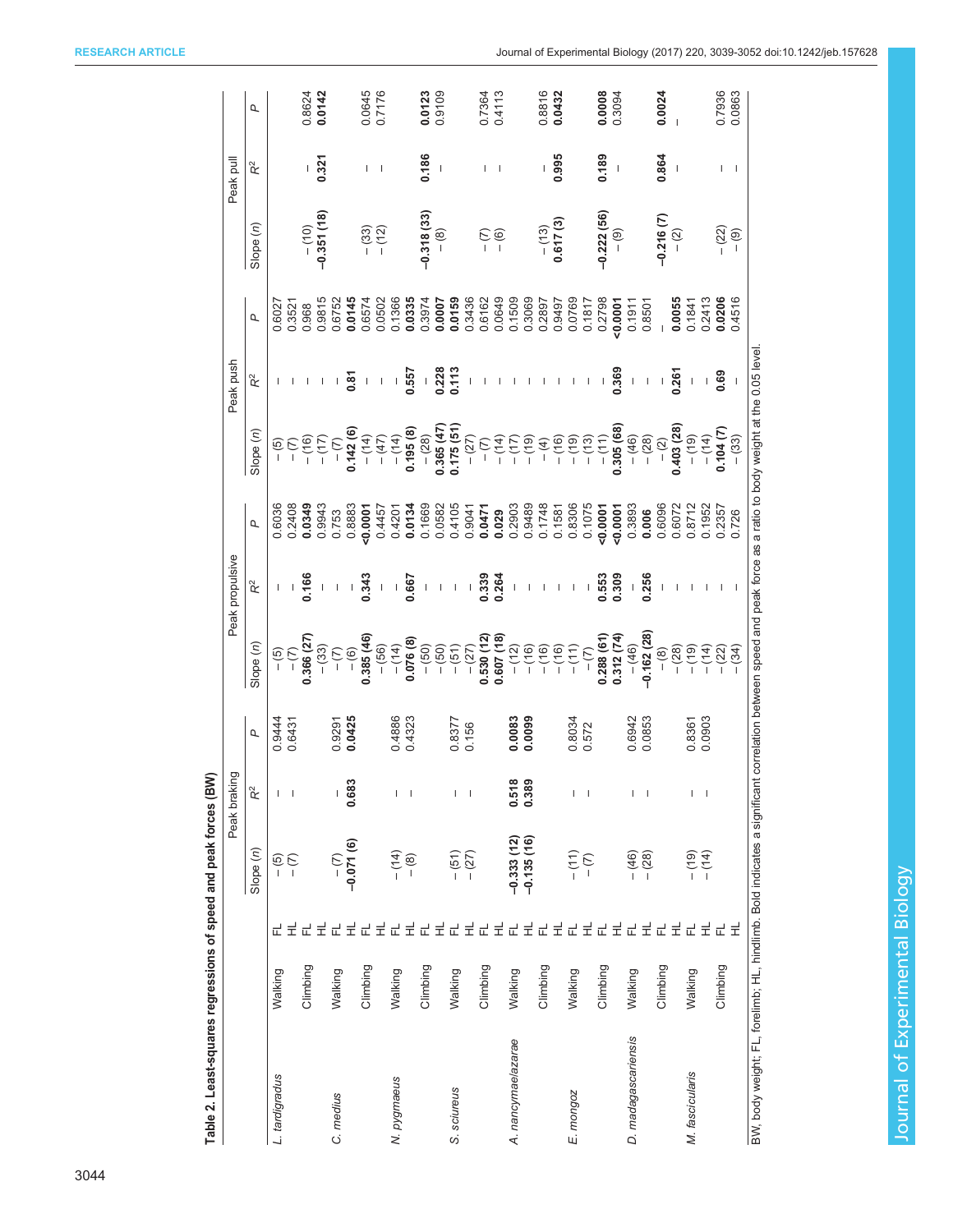<span id="page-6-0"></span>

|                                                                                    |          |       |                  |                 |                                              |                              |                          |                | Net impulse braking                                                                                |                |                  |              |                          |        |                |                          |                          |                       |                          |        |
|------------------------------------------------------------------------------------|----------|-------|------------------|-----------------|----------------------------------------------|------------------------------|--------------------------|----------------|----------------------------------------------------------------------------------------------------|----------------|------------------|--------------|--------------------------|--------|----------------|--------------------------|--------------------------|-----------------------|--------------------------|--------|
|                                                                                    |          |       |                  | Impulse braking |                                              |                              | Impulse propulsive       |                |                                                                                                    | propulsive     |                  |              | Impulse push             |        | Impulse pull   |                          |                          | Net impulse push/pull |                          |        |
|                                                                                    |          |       | Slope (n)        | $\mathbf{R}^2$  | σ                                            | Slope (n)                    | $\mathbf{\tilde{R}}^{2}$ | $\overline{a}$ | Slope (n)                                                                                          | $\mathbf{R}^2$ | Q                | Slope (n)    | $\approx$                | Р      | Slope (n)      | $\mathbf{R}^2$           | Р                        | Slope (n)             | $\mathbf{\tilde{R}}^{2}$ | Q      |
| L. tardigradus                                                                     | Walking  | ᇎ     | $-$ (3)          |                 | 0.3041                                       | $\frac{1}{2}$                |                          | 0.1279         | <u>ි</u>                                                                                           |                | 0.4632           | <u>ි</u>     |                          | 0.0811 |                |                          |                          |                       |                          |        |
|                                                                                    |          |       | $-$ (7)          |                 | 0.2434                                       | $-$ (6)                      |                          | 0.3908         | $\frac{1}{2}$                                                                                      |                | 0.1942           |              |                          | 0.0717 |                |                          |                          |                       |                          |        |
|                                                                                    | Climbing |       |                  |                 |                                              |                              |                          | 0.2887         |                                                                                                    |                |                  |              |                          |        | <u>୍</u>       |                          |                          | $-$ (4)               |                          | 0.4419 |
|                                                                                    |          |       |                  |                 |                                              | $-1.419$                     | 0.697                    | 0.0014         |                                                                                                    |                |                  | - (5)        |                          | 0.4886 | $-$ (6)        | П                        | 0.9527                   | $- (11)$              |                          | 0.3217 |
| C. medius                                                                          | Walking  |       | $-\overline{2}$  |                 | I                                            |                              |                          |                |                                                                                                    |                |                  | $-$ (2)      |                          | I      |                |                          |                          |                       |                          |        |
|                                                                                    |          | Ŧ,    | $\overline{(-)}$ | -1              |                                              |                              |                          |                | (r)<br>一                                                                                           |                |                  |              |                          |        |                |                          |                          |                       |                          |        |
|                                                                                    | Climbing |       |                  |                 |                                              | $-0.100(32)$                 | 0.236                    | 0.0048         |                                                                                                    |                |                  | $(10) -$     |                          | 0.2172 | $-0.085(22)$   | 0.325                    | 0.0056                   | $- (32)$              |                          | 0.9318 |
|                                                                                    |          | 군로    |                  |                 |                                              | $-0.351(40)$                 | 0.643                    | 0.0001         |                                                                                                    |                |                  | $- (32)$     |                          | 0.1946 | $-$ (9)        |                          | 0.2661                   | $- (39)$              |                          | 0.4989 |
| N. pygmaeus                                                                        | Walking  |       | 0.037(11)        | 0.577           | 0.0067                                       | $-$ (11)                     |                          | 0.6933         | $- (11)$                                                                                           |                | 0.0578           | $-0.274(11)$ | 0.644                    | 0.0029 |                |                          |                          |                       |                          |        |
|                                                                                    |          | 군로군로  | $-0.002(7)$      | 0.577           | 0.0475                                       | $-0.014(7)$                  | 0.66                     | 0.0264         | $-0.016(7)$                                                                                        | 0.764          | 0.0101           |              |                          | 0.0573 |                |                          |                          |                       |                          |        |
|                                                                                    | Climbing |       |                  |                 |                                              | $-0.985(27)$<br>$-0.758(23)$ | 0.615                    | 50001          |                                                                                                    |                |                  | $- (15)$     |                          | 0.3573 | $- (18)$       |                          | 0.2166                   | $-(27)$               |                          | 0.714  |
|                                                                                    |          |       |                  |                 |                                              |                              | 0.54                     | 0.0001         |                                                                                                    |                |                  | $- (21)$     |                          | 0.1584 | $- (6)$        | ı                        | 0.3388                   | $-(23)$               |                          | 0.4901 |
| S. sciureus                                                                        | Walking  |       | $- (51)$         |                 | 0.1875                                       | $- (51)$                     |                          | 0.073          | $-(51)$                                                                                            |                | 0.489            | $- (51)$     |                          | 0.238  |                |                          |                          |                       |                          |        |
|                                                                                    |          | 군로군로  | 0.005(27)        | 0.157           | 0.041                                        | $- (27)$                     |                          | 0.612          | $-(27)$                                                                                            |                | 0.8825           | $-0.096(27)$ | 0.18                     | 0.0272 |                |                          |                          |                       |                          |        |
|                                                                                    | Climbing |       |                  |                 |                                              | $(01) -$                     |                          | 0.5492         |                                                                                                    |                |                  | $- (5)$      |                          | 0.4574 | $- (6)$        | ı                        | 0.2807                   | $(10) -$              |                          | 0.5356 |
|                                                                                    |          |       |                  |                 |                                              | ⋷<br>$-0.141($               | 0.513                    | 0.0012         |                                                                                                    |                |                  | $- (13)$     | $\overline{\phantom{a}}$ | 0.8587 | $-$ (6)        | I                        | 0.1837                   | (17)                  |                          | 0.2053 |
| A. nancymae/azarae                                                                 | Walking  | 군로    | $- (12)$         |                 | 0.5169                                       | $- (12)$                     |                          | 0.1098         | $- (12)$                                                                                           |                | 0.8599<br>0.7574 | $- (12)$     | $\overline{\phantom{a}}$ | 0.0515 |                |                          |                          |                       |                          |        |
|                                                                                    |          |       | $- (16)$         |                 | 0.4334                                       | $- (16)$                     |                          | 0.8211         | $- (16)$                                                                                           |                |                  | $-0.477(16)$ | 0.248                    | 0.0498 |                |                          |                          |                       |                          |        |
|                                                                                    | Climbing | 군로    |                  |                 |                                              | ణ<br>$-0.332($               | 0.891578                 | 50007          |                                                                                                    |                |                  | $-$ (3)      | I                        | 0.1003 | $- (12)$       | T                        | 0.1094                   | $- (13)$              |                          | 0.7056 |
|                                                                                    |          |       |                  |                 |                                              | ন<br>$-0.330($               | 0.552                    | 0.0056         |                                                                                                    |                |                  | $- (12)$     | I                        | 0.329  | $\overline{C}$ | I                        | $\overline{\phantom{a}}$ | $- (12)$              | $\overline{\phantom{a}}$ | 0.4277 |
| E. mongoz                                                                          | Walking  | 군로군   | $- (11)$         |                 | 0.086                                        | $- (11)$                     |                          | 0.2031         | (11)                                                                                               |                | 0.1421           | $-0.055(11)$ | 0.401                    | 0.0365 |                |                          |                          |                       |                          |        |
|                                                                                    |          |       | $-$ (7)          |                 | 0.8434                                       | $ (7)$                       |                          | 0.162          | $\overline{C}$                                                                                     |                | 0.1765           | $-0.108(7)$  | 0.672                    | 0.024  |                |                          |                          |                       |                          |        |
|                                                                                    | Climbing |       |                  |                 |                                              | 51)<br>$-0.045$              | 0.324                    | 50001          |                                                                                                    |                |                  | $- (6)$      | $\overline{1}$           | 0.0553 | $- (47)$       | I                        | 0.0711                   | $- (51)$              |                          | 0.2549 |
|                                                                                    |          | $\pm$ |                  |                 |                                              | $-0.092(62)$                 | 0.447                    | 50.0001        |                                                                                                    |                |                  | $-0.051(56)$ | 0.182                    | 0.001  | $-$ (8)        | I                        | 0.488                    | $- (62)$              |                          | 0.69   |
| D. madagascariensis                                                                | Walking  | 군     | $- (46)$         |                 | 0.7306<br>0.2856                             | $- (46)$                     |                          | 0.3909         | $- (46)$                                                                                           | I              | 0.8925           | $- (46)$     |                          | 0.5355 |                |                          |                          |                       |                          |        |
|                                                                                    |          | 보     | $- (28)$         |                 |                                              | $-0.046(28)$                 | 0.152                    | 0.0404         | $-0.051(28)$                                                                                       | 0.161          | 0.0343           | $- (28)$     |                          | 0.5683 |                |                          |                          |                       |                          |        |
|                                                                                    | Climbing | 군     |                  |                 |                                              | $-0.190(6)$                  | 0.92                     | 0.0025         |                                                                                                    |                |                  | $-$ (0)      |                          |        | <u>ිල</u><br>1 | ı                        | 0.1092                   | $- (6)$               |                          | 0.1092 |
|                                                                                    |          | 로     |                  |                 |                                              | $-0.256(23)$                 | 0.348                    | 0.003          |                                                                                                    |                |                  | $- (23)$     |                          | 0.1895 | Ξ<br>Γ         | I                        | I                        | $- (23)$              |                          | 0.1875 |
| M. fascicularis                                                                    | Walking  | 군     | $(61) -$         | I               | $\begin{array}{c} 0.102 \\ 0.33 \end{array}$ | $(61) -$                     |                          | 0.4176         | $(61) -$                                                                                           |                | 0.3938<br>0.1552 | (19)         |                          | 0.0517 |                |                          |                          |                       |                          |        |
|                                                                                    |          | 륖     | $- (14)$         |                 |                                              | $- (14)$                     |                          | 0.1597         | $- (14)$                                                                                           |                |                  | $-0.088(14)$ | 0.445                    | 0.0092 |                |                          |                          |                       |                          |        |
|                                                                                    | Climbing | 군 로   |                  |                 |                                              | $- (20)$                     |                          | 0.3269         |                                                                                                    |                |                  | $- (6)$      | I                        | 0.0861 | $- (20)$       |                          | 0.7679                   | $- (20)$              |                          | 0.7723 |
|                                                                                    |          |       |                  |                 |                                              | $-0.078(31)$                 | 0.138                    | 0.0394         |                                                                                                    |                |                  | $- (31)$     | $\overline{\phantom{a}}$ | 0.2225 | $-$ (7)        | $\overline{\phantom{a}}$ | 0.6174                   | $- (31)$              | I                        | 0.2188 |
| BWS, body weight seconds; FL, forelimb; HL, hindlimb. Bold indicates a significant |          |       |                  |                 |                                              |                              |                          |                | relationship between speed and impulse force as a ratio to body weight seconds at a level of 0.05. |                |                  |              |                          |        |                |                          |                          |                       |                          |        |

Table 3. Least-squares regressions of speed and impulse forces (BWS) Table 3. Least-squares regressions of speed and impulse forces (BWS)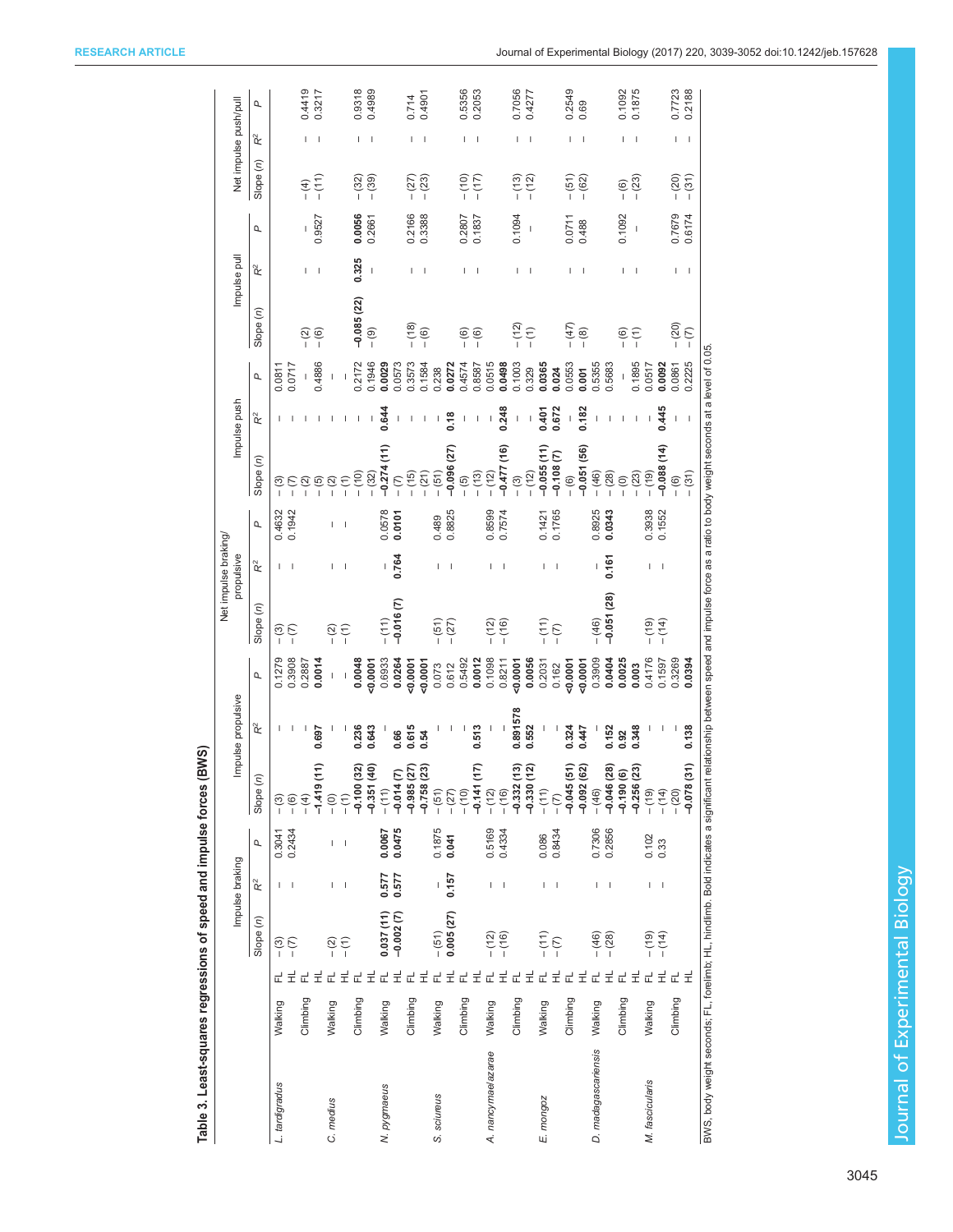<span id="page-7-0"></span>

|                                              |             | L. tardigradus                            |                                                           | C. medius                                              |                                                                | N. pygmaeus                                   |                                                                         | S. sciureus                                 |                                                             |
|----------------------------------------------|-------------|-------------------------------------------|-----------------------------------------------------------|--------------------------------------------------------|----------------------------------------------------------------|-----------------------------------------------|-------------------------------------------------------------------------|---------------------------------------------|-------------------------------------------------------------|
|                                              |             | Walking                                   | Climbing                                                  | Walking                                                | Climbing                                                       | Walking                                       | Climbing                                                                | Walking                                     | Climbing                                                    |
| Peak braking                                 | 로<br>군      | $-0.126 \pm 0.040$<br>$-0.037 + 0.024$    |                                                           | $-0.065 \pm 0.049$<br>$-0.134 \pm 0.037$               |                                                                | $-0.103 + 0.042$<br>$-0.034 \pm 0.020$        |                                                                         | $-0.113 \pm 0.047***$<br>$-0.050 \pm 0.029$ |                                                             |
| Peak propulsive                              | 군<br>Ï      | $0.136 + 0.138$<br>$0.046 + 0.037$        | $0.654 \pm 0.106$<br>$0.593 \pm 0.094$                    | $0.036 \pm 0.023$<br>$0.105\pm0.011$                   | $0.427 \pm 0.104***$<br>$0.754 \pm 0.119$                      | $0.080 \pm 0.053$<br>$0.112 \pm 0.026$        | $0.609 + 0.086$<br>$0.536 \pm 0.122$                                    | $0.029 \pm 0.024***$<br>$0.138 + 0.068$     | $0.504\pm0.192***$<br>$1.020 \pm 0.243$                     |
| Peak push                                    | 로<br>군      | $0.787 \pm 0.043$ *<br>$0.504 \pm 0.078$  | $0.236 \pm 0.105$<br>$0.241 \pm 0.112$                    | $0.600 + 0.038$<br>$0.756 \pm 0.089$                   | $0.173 \pm 0.071$ *<br>$0.273 \pm 0.120$                       | $0.759 \pm 0.085$<br>$0.602 \pm 0.073$        | $0.092\pm0.044$ *<br>$0.165 \pm 0.109$                                  | $0.476 \pm 0.067***$<br>$0.665 \pm 0.076$   | $0.280 \pm 0.198$<br>$0.195 \pm 0.131$                      |
| Peak pull                                    | 로<br>군      |                                           | $-0.151 \pm 0.090$<br>$-0.113 + 0.067$                    |                                                        | $-0.254 \pm 0.105$ *<br>$-0.120 \pm 0.045$                     |                                               | $-0.146 \pm 0.104$<br>$-0.086 + 0.033$                                  |                                             | $-0.154 \pm 0.125$<br>$-0.145 \pm 0.119$                    |
| Impulse braking                              | 군<br>로      | $-0.011 \pm 0.019$<br>$-0.024 \pm 0.012$  |                                                           | $-0.01010002$                                          |                                                                | $-0.025 \pm 0.017$<br>$-0.002 \pm 0.001$      |                                                                         | $-0.009\pm0.005***$<br>$-0.001 \pm 0.002$   |                                                             |
| Impulse propulsive                           | 군           | $0.005 \pm 0.004$<br>$0.008 + 0.007$      | $0.515 \pm 0.295$<br>0.382±0.206                          |                                                        | $0.072 \pm 0.033***$<br>$0.186 \pm 0.074$                      | $0.008 + 0.008$<br>$0.020 \pm 0.005$          | $0.270 \pm 0.170$<br>$0.225 \pm 0.149$                                  | $0.001 \pm 0.002***$<br>$0.015 \pm 0.009$   | $0.078 + 0.039***$<br>$0.140 \pm 0.041$                     |
| Net braking/propulsive impulse               | 로군<br>로     | $-0.019 + 0.009$<br>$-0.004 + 0.024$      |                                                           | $-0.010 + 0.003$                                       |                                                                | $0.017 \pm 0.020$<br>$0.018 + 0.005$          |                                                                         | $-0.008\pm0.005***$<br>0.013±0.009          |                                                             |
| impulse push                                 | 로<br>군      | $0.184\pm0.058*$<br>$0.072 \pm 0.064$     | $0.397 + 0.094$<br>$0.155 \pm 0.118$                      | $0.090 \pm 0.009$                                      | $0.045 \pm 0.029$<br>$0.041 \pm 0.023$                         | $0.242 \pm 0.122$<br>$0.142 \pm 0.045$        | $0.069 + 0.079$<br>$0.046 \pm 0.060$                                    | $0.055\pm0.020***$<br>$0.088 + 0.026$       | $0.035 \pm 0.026$<br>$0.043 \pm 0.031$                      |
| Impulse pull                                 | 로<br>군      |                                           | $-0.165\pm0.051*$<br>$-0.044 + 0.026$                     |                                                        | $-0.050 \pm 0.026$                                             |                                               | $-0.055\pm0.054$                                                        |                                             | $-0.020 \pm 0.023$<br>$-0.024 \pm 0.018$                    |
| Net impulse push/pull                        | 군           |                                           | $0.116 + 0.330$                                           |                                                        | $-0.022 \pm 0.050***$<br>$-0.020 \pm 0.028$                    |                                               | $-0.011 \pm 0.084$ *<br>$-0.037 + 0.034$                                |                                             | 0.00710044                                                  |
| Speed (m s <sup>-1</sup> )                   | 로<br>군      | 0.784 (0.294)                             | 0.215 (0.116)<br>$0.046 \pm 0.129$                        | $0.636(0.223)^{\ddagger}$                              | $0.324(0.159)^{\ddagger}$<br>$0.032 \pm 0.039$                 | 0.748 (0.338)                                 | 0.267(0.135)<br>$0.054 \pm 0.088$                                       | 0.588(0.129)                                | 0.490(0.211)<br>$0.020 \pm 0.037$                           |
| Contact time (1 s <sup>-1</sup> )            | 로<br>군로     | 0.931(0.318)<br>0.380(0.113)              | $0.243(0.112)$<br>1.088 (0.761)                           | $0.769(0.566)^{\ddagger}$<br>$0.241(0.066)^{\ddagger}$ | $0.362(0.167)^{\ddagger}$<br>$0.323(0.154)^{\ddagger}$         | 0.411 (0.2304)<br>(0.278)<br>0.712            | 0.266 (0.142)<br>0.792(0.465)                                           | 0.593 (0.116)<br>0.211(0.074)               | 0.654 (0.206)<br>0.320 (0.119)                              |
|                                              |             | A. nancymae/azarae<br>0.307(0.096)        | 1.006 (0.653)                                             | E. mongoz<br>$0.219(0.035)^{\ddagger}$                 | $0.329(0.154)^{\ddagger}$                                      | D. madagascariensis<br>0.448 (0.165           | 0.753 (0.365)                                                           | M. fascicularis<br>0.237 (0.062)            | 0.243(0.071)                                                |
|                                              |             | Walking                                   | Climbing                                                  | Walking                                                | Climbing                                                       | Walking                                       | Climbing                                                                | Walking                                     | Climbing                                                    |
|                                              |             |                                           |                                                           |                                                        |                                                                |                                               |                                                                         |                                             |                                                             |
| Peak braking                                 | 로<br>군      | $-0.113 \pm 0.046$<br>$-0.0666 \pm 0.037$ |                                                           | $-0.091 \pm 0.055$<br>$-0.078 + 0.058$                 |                                                                | $-0.137\pm0.064***$<br>$-0.039 + 0.028$       |                                                                         | $-0.135 \pm 0.027$ **<br>$-0.064 \pm 0.051$ |                                                             |
| Peak propulsive                              | 군<br>륖      | $0.038\pm0.027***$<br>$0.107 \pm 0.045$   | $0.511 \pm 0.074$<br>$0.614 \pm 0.060$                    | $0.107 \pm 0.078$<br>$0.146 \pm 0.093$                 | $0.629 \pm 0.110***$<br>$0.703 \pm 0.148$                      | $0.044\pm0.037***$<br>$0.153 \pm 0.061$       | $0.573 + 0.093$<br>$0.568 \pm 0.030$                                    | $0.086 \pm 0.037***$<br>$0.136 + 0.015$     | $0.499 + 0.054***$<br>$0.591 \pm 0.100$                     |
| Peak push                                    | 군           | $0.485 \pm 0.161***$                      | $0.211 \pm 0.089$                                         | $.592 \pm 0.112$ *<br>c                                | $0.122 \pm 0.058***$                                           | $0.535\pm0.091***$                            | $0.058\pm0.016***$                                                      | $0.579 \pm 0.076$ **                        | $0.03810.019***$                                            |
| Peak pull                                    | 로<br>로<br>군 | $0.744 \pm 0.078$                         | $0.261 \pm 0.135$<br>$-0.314 + 0.155$<br>$-0.063 + 0.028$ | $0.888 \pm 0.112$                                      | $-0.352 \pm 0.138***$<br>$0.363 \pm 0.130$<br>$-0.093\pm0.052$ | $0.736 \pm 0.082$                             | $-0.245\pm0.116$ <sup>**</sup><br>$0.310 + 0.113$<br>$-0.020 \pm 0.002$ | $0.672 \pm 0.049$                           | $-0.223 \pm 0.146$<br>$0.184 \pm 0.121$<br>$-0.033\pm0.027$ |
| Impulse braking                              | 군<br>Ë      | $-0.022 \pm 0.011$ *<br>$-0.009 + 0.009$  |                                                           | $-0.021 \pm 0.009$ *<br>$-0.002 \pm 0.001$             |                                                                | $-0.031\pm0.017***$<br>$-0.003 \pm 0.004$     |                                                                         | $-0.026 \pm 0.008***$<br>$0.004 \pm 0.005$  |                                                             |
| Impulse propulsive                           | 군<br>Ë      | $0.004\pm0.006***$<br>$0.028 + 0.014$     | $0.120 \pm 0.051$ **<br>$0.194 + 0.056$                   | $0.002 \pm 0.001$ **<br>$0.017\pm0.007$                | $0.098\pm0.023***$<br>$0.157 \pm 0.038$                        | $0.003 \pm 0.004***$<br>$0.042 \pm 0.023$     | $0.249 \pm 0.105$<br>$0.319 + 0.070$                                    | $0.008\pm0.005***$<br>$0.021 \pm 0.008$     | $0.168\pm0.036***$<br>$0.260 \pm 0.054$                     |
| Net braking/propulsive impulse               | 로<br>군      | $-0.019\pm0.012***$<br>$0.019 + 0.013$    |                                                           | $0.019 \pm 0.009$<br>0.015±0.007                       |                                                                | $-0.028 \pm 0.016***$<br>$0.040 \pm 0.024$    |                                                                         | $0.078 + 0.009***$<br>$0.017 \pm 0.011$     |                                                             |
| Impulse push                                 | E<br>군      | $0.137\pm0.062***$<br>$0.364 \pm 0.165$   | $0.025 \pm 0.038$<br>$0.084 \pm 0.048$                    | $0.102 \pm 0.027***$<br>$0.172 \pm 0.059$              | $0.033 \pm 0.023$<br>$0.076 \pm 0.032$                         | $0.149\pm0.047***$<br>$0.225 \pm 0.067$       | $0.160 \pm 0.048$                                                       | $0.155 \pm 0.032$<br>$0.153 \pm 0.045$      | $0.002 \pm 0.001***$<br>$0.062 \pm 0.045$                   |
| Impulse pull                                 | 륖<br>군      |                                           | $-0.071 \pm 0.044$                                        |                                                        | $-0.060 \pm 0.025$<br>$-0.020 \pm 0.014$                       |                                               | $-0.104 + 0.035$                                                        |                                             | $-0086\pm0.053**$<br>$-0.003\pm0.003$                       |
| Net impulse push/pull                        | Ë<br>군      |                                           | $-0.060\pm0.058***$<br>$0.082 \pm 0.051$                  |                                                        | $-0.051 \pm 0.038***$<br>$0.066 \pm 0.044$                     |                                               | $-0.104\pm0.035**$<br>$0.160 + 0.048$                                   |                                             | $-0.085 \pm 0.054***$<br>$0.062 \pm 0.046$                  |
| Speed (m s <sup>-1</sup> )                   | 군<br>로      | 0.583(0.183)<br>0.692(0.155)              | 0.351(0.110)<br>0.431 (0.147                              | 0.856 (0.271)<br>(0.342)<br>1.077                      | 0.931 (0.283)<br>0.906(0.263)                                  | $0.611(0.247)^8$<br>$0.610(0.192)^{\ddagger}$ | $0.562(0.465)^{\ddagger}$<br>0.512(0.143)                               | 1.123 (0.171)<br>1.181 (0.342)              | 0.703 (0.220)<br>0.741 (0.266)                              |
| Contact time (1 s <sup>-1</sup> )            | 군           | 0.583(0.233)                              | 0.388(0.124)                                              | (0.094)<br>0.308                                       | 0.275 (0.088)                                                  | 0.473 (0.093) <sup>§</sup>                    | $0.831(0.284)$ <sup>#</sup>                                             | 0.512 (0.080)                               | 0.538(0.131)                                                |
| BW, body weight; FL, forelimb; HL, hindlimb. |             | 0.744 (0.252)                             | (0.130)<br>0.521                                          | (0.113)<br>0.309                                       | 0.308 (0.099                                                   | $(0.163)^4$<br>0.587                          | 0.867 (0.183)                                                           | 0.416 (0.096)                               | 0.631 (0.132)                                               |
|                                              |             |                                           |                                                           |                                                        |                                                                |                                               |                                                                         |                                             |                                                             |

Journal of Experimental Biology

Journal of Experimental Biology

Table 4. Mean (±s.d.) forces (BW) for the study species

Table 4. Mean (±s.d.) forces (BW) for the study species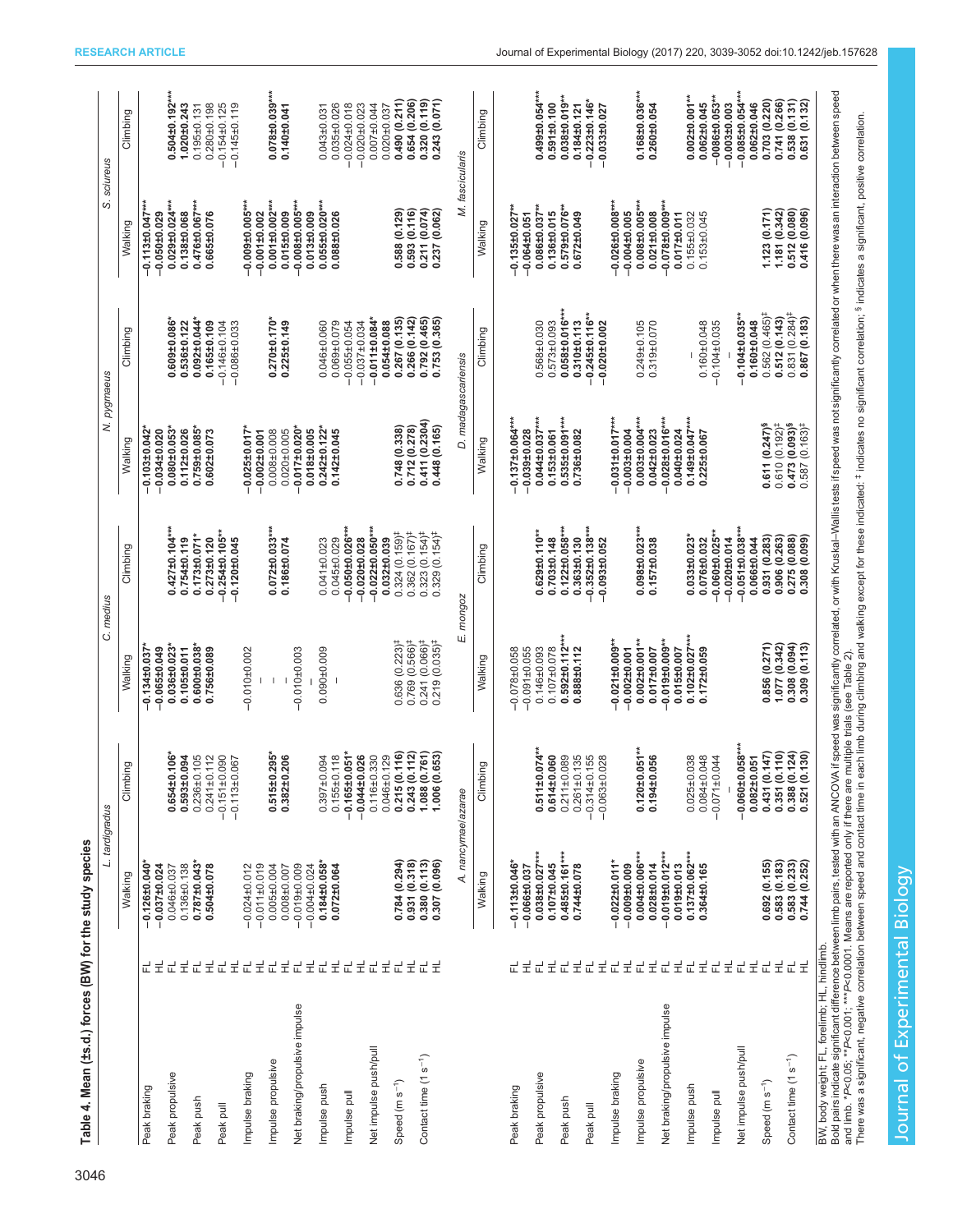<span id="page-8-0"></span>

Fig. 3. Box and whisker plots of the peak forces within species across limbs. Light gray boxes represent the forelimb, dark gray boxes represent the hindlimb. (A) Peak braking/propulsive force (BW), where positive is propulsive force and negative is braking force. (B) Peak tangential force (BW), where positive is push force and negative is pull force. Significant differences were tested with an ANCOVA on log-transformed data if the force on any limb was significantly correlated with speed, or with Kruskal–Wallis tests if speed was not significantly correlated or when there was an interaction between speed and limb (see Materials and methods and [Tables 2](#page-5-0) and 3). \*P<0.05, \*\*P<0.001, \*\*\*P<0.0001. For detailed means and standard deviations, see [Table 4](#page-7-0). For sample sizes, see [Table S1.](http://jeb.biologists.org/lookup/doi/10.1242/jeb.157628.supplemental)

Net impulse tangential forces exhibited no correlations with speed for any species or limb ([Table 2](#page-5-0)). Almost all net impulse tangential forces showed a significant differentiation between the limbs (range P<0.0001 to 0.0079), save for L. tardigradus and S. sciureus ([Table 4](#page-7-0), [Fig. 4\)](#page-10-0). Most species exhibited pushing by the hindlimbs and pulling by the forelimbs, although this pattern was variable at small body masses. At body masses of 1 kg and larger, the average net impulse tangential force was positive ( push) for the hindlimbs and negative (pull) for the forelimbs.

#### Walking peak forces

## Propulsive (fore–aft; braking–propulsive; along long axis of substrate)

There are limited correlations with speed for any limb and species in this sample. Nycticebus pygmaeus exhibited a significant correlation with speed by the hindlimbs during walking, but the slope of this correlation is less than 1, whereas *D. madagascariensis* exhibited a significantly negative slope for this variable ([Table 2\)](#page-5-0). Aotus spp. exhibited significant correlations with speed for both limbs in the braking direction, with the forelimbs slope almost twice in magnitude as that of the hindlimbs.

Almost all species exhibited significant functional differences in the role of the limbs in terms of braking and propulsion. In all species except  $E$ . mongoz, the forelimbs contributed significantly higher braking force than the hindlimbs (range: P<0.0001 to 0.0208). In contrast, the hindlimbs contributed significantly higher propulsive forces than the forelimbs (range:  $P<0.0001$  to 0.0441), except in L. tardigradus and E. mongoz, which did not exhibit a functional differentiation of the limbs during propulsion ([Table 4](#page-7-0)).

## Tangential (push/pull) (vertical force; normal to substrate)

All species exhibited significant differences between the forelimbs and hindlimbs in terms of peak weight bearing (range  $P<0.0001$  to 0.0045; [Table 4\)](#page-7-0). All species except the lorisids bore more peak weight on the hindlimbs than on the forelimbs, with the lorisids exhibiting the opposite pattern. No species exhibited pull forces during walking [\(Table 4\)](#page-7-0).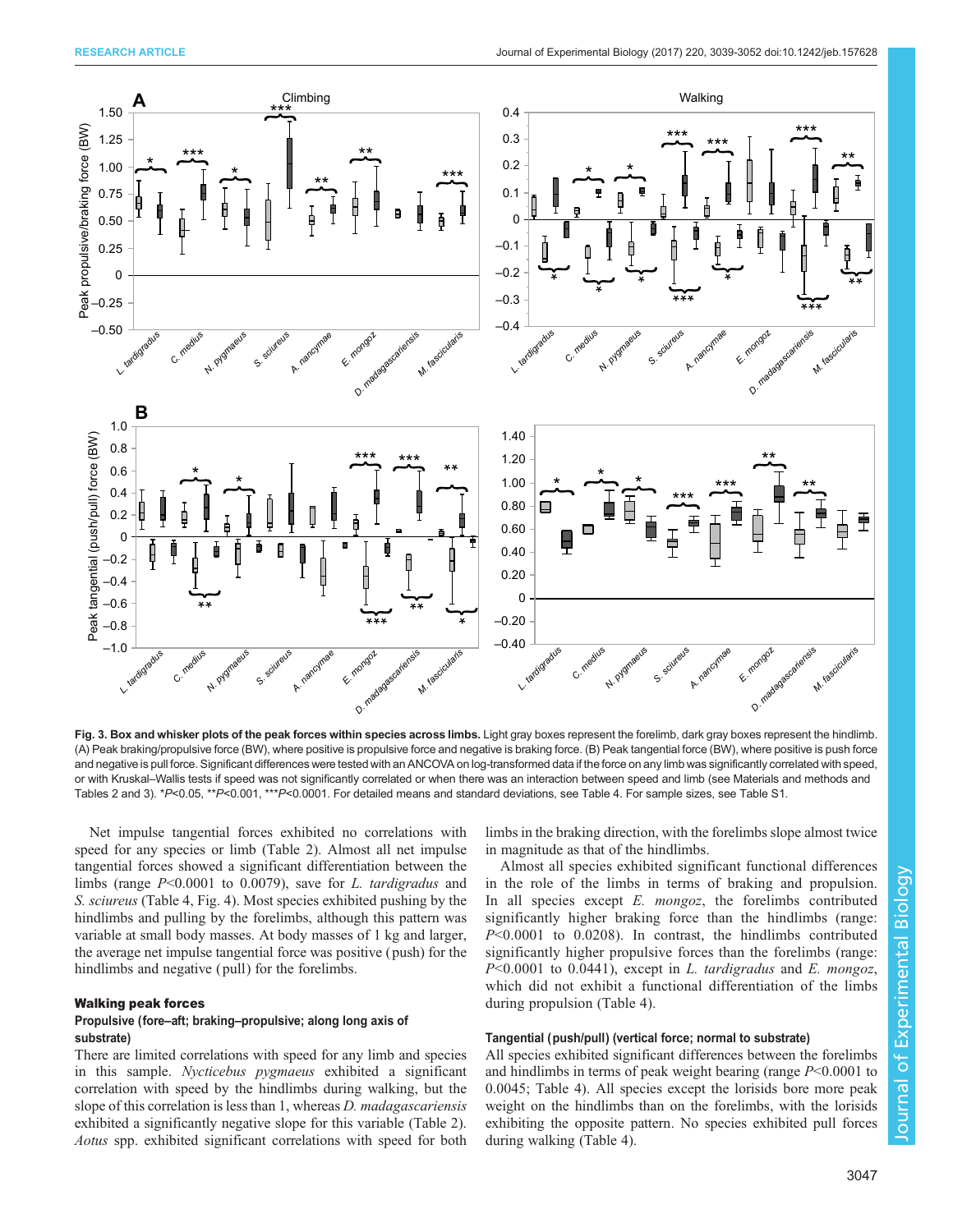Journal of Experimental Biology

Journal of Experimental Biology



Fig. 4. See next page for legend.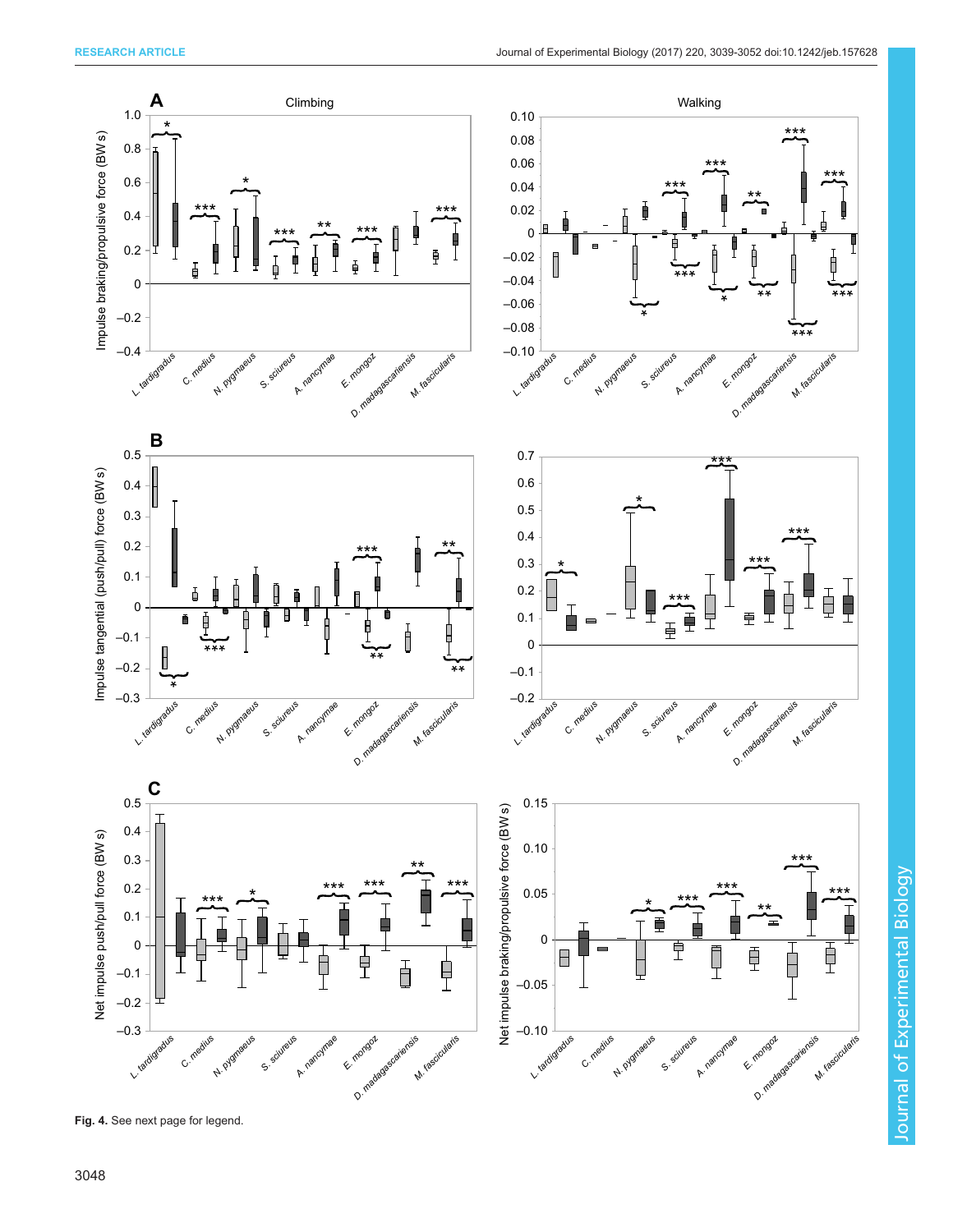<span id="page-10-0"></span>Fig. 4. Box and whisker plots of the impulse forces within species across limbs. The light gray boxes represent the forelimb, the dark gray represent the hindlimb. (A) Impulse/propulsive force as a ratio to body weight seconds (BWS), where positive is propulsive force and negative is braking force. (B) Impulse tangential force (BWS), where positive is push force and negative is pull force. (C) Net impulse of forces (BWS) in which positive and negative tangential impulses in the same trial were exhibited, and summed for the net results. Significant differences were tested with an ANCOVA on logtransformed data if the force on any limb was significantly correlated with speed, or with Kruskal–Wallis tests if speed was not significantly correlated or when there was an interaction between speed and limb (see Materials and methods and [Tables 2](#page-5-0) and [3\)](#page-6-0). \*P<0.05, \*\*P<0.001, \*\*\*P<0.0001. For detailed means and standard deviations, see [Table 4.](#page-7-0) For sample sizes, see [Table S1.](http://jeb.biologists.org/lookup/doi/10.1242/jeb.157628.supplemental)

#### Walking impulse forces

#### Propulsive (along long axis of substrate)

Few species exhibited a significant correlation between speed and impulse propulsive or braking force on the limbs. Saimiri sciureus exhibited a significant correlation with speed in the braking direction for the hindlimbs, while N. pygmaeus and D. madagascariensis exhibited this same correlation for impulse propulsive force [\(Table 3](#page-6-0)). Additionally, N. pygmaeus exhibited significant correlations for both the forelimbs and hindlimbs in the braking direction.

All species but *L. tardigradus* and *C. medius* exhibited significant functional differentiation of the limbs in terms of both braking and propulsive impulse forces (range: P<0.0001 to 0.0024; [Table 4](#page-7-0)). This differentiation suggests that the hindlimbs are net propulsive and the forelimbs are net braking. Examination of the net impulse braking/ propulsive forces generally revealed no correlations with speed for any species or limb [\(Table 2](#page-5-0)). Almost all net impulse braking/ propulsive forces showed a significant differentiation between the limbs (range  $P<0.0001$  to 0.0032), save for L. tardigradus and C. medius [\(Table 4](#page-7-0), Fig. 4). Most species exhibited net propulsive forces by the hindlimbs and net braking forces by the forelimbs, although this pattern was variable at small body masses (Fig. 4).

#### Tangential (push/pull) (vertical; normal to the substrate)

During walking, there are few significant correlations with speed in terms of the tangential impulse force. Nycticebus pygmaeus and Aotus spp. exhibited significant correlations in the push direction by the forelimbs, while S. sciureus, Aotus spp., E. mongoz and M. fascicularis exhibited the same by the hindlimbs [\(Table 3](#page-6-0)). As there were no pull forces by the limbs during walking, no correlations were exhibited with speed for this comparison. All species except C. medius and M. fascicularis exhibited a functional differentiation between the limbs for the impulse tangential force (range P<0.0001 to 0.0304; [Table 4](#page-7-0)). As with the peak tangential force, the hindlimbs bore more weight than the forelimbs, except by L. tardigradus, in which the opposite pattern was observed.

#### **DISCUSSION**

### Hypothesis: equal propulsion by forelimb/hindlimb during climbing

Contrary to predictions, all species except Daubentonia madagascariensis exhibit a significant difference between the limbs in peak propulsion during vertical climbing. In most species, the hindlimbs are the primary limbs used to drive the animal upward. Only lorisids rely more heavily on their forelimbs for this peak propulsion effort, but they exhibit no difference in total (impulse) propulsive force between the limbs. Thus, it appears that the propulsive role of the hindlimbs during climbing is similar to the pattern exhibited during walking. Impulse propulsive forces during climbing also show a

similar pattern of significant difference in limb use. In addition to the propulsive role of the hindlimbs (in most cases), the hindlimbs are also used mainly in compression during propulsion, while the forelimbs are used in tension during propulsion, as illustrated by the tangential forces pattern (discussed below). Thus, climbing is a hindlimb-dominated locomotor mode in most primates, and the use of the hindlimbs to overcome gravity and propel the animal upwards may have facilitated the primary compressive weight-bearing role of the hindlimbs during walking.

# Hypothesis: forelimbs pull on the substrate while hindlimbs push during climbing

As predicted, both the peak and impulse climbing data suggest that as primates increase in mass, the limbs become profoundly functionally differentiated in terms of the tangential force. Net impulse tangential data illustrate this pattern even more clearly. Primates larger than 1 kg appear to use the forelimbs mainly in tension (tangential force='pull') and the hindlimbs mainly in compression (tangential force='push'). This pattern is predicted by [Preuschoft \(2002,](#page-13-0) fig. 2, options a and b), who described that during climbing, the gravitational force is resisted by the forelimbs as they are used in tension and the hindlimbs as they are used in compression. In contrast, smaller primates appear able to use their limbs, particularly their hindlimbs, to both push and pull. This result approximates the 'statically undetermined' situation described by [Preuschoft \(2002](#page-13-0); p. 181), in which both limbs can change tensile and compressive roles depending on muscle contraction and limb placement, with less rotation away from the substrate than in the former situation. This statically undetermined situation is in contrast to data during climbing from other animals of small size. For example, geckos use their forelimbs primarily in tension during climbing, and although peak tangential forces of the hindlimbs indicate they both push and pull with their hindlimbs, impulse forces indicate a net compressive force by the hindlimbs ([Autumn](#page-12-0) [et al., 2006;](#page-12-0) [Wang et al., 2015a,b\)](#page-13-0). Additionally, grasping chameleons ([Krause and Fischer, 2013](#page-13-0)) and Monodelphis domestica [\(Lammers et al., 2006](#page-13-0)) may follow a similar pattern of increased reliance on tensile force by the forelimbs as incline increases, in that forelimb tangential force decreases with increasing incline.

Our results suggest a greater behavioral flexibility to the arboreal environment by small primates than other animals, perhaps because of their grasping hands and feet and their small size. The primates in our sample, unlike clawed animals and those with adhesive pads, must be able to grip vertical substrates, and in this study, were able to grip almost completely around the substrate. We believe such grasping around a substrate requires greater mechanical flexibility in terms of the use of the forelimbs and hindlimbs during climbing. Claws permit a more consistent interface with the substrate, whereas grasping extremities must adjust their interface every contact period, requiring the limbs to adapt constantly. However, as primates increase in size, they must overcome greater moments about the limbs during climbing, regardless of being able to grip around a substrate. It may be that smaller primates (those 1 kg or less) are able to generate enough force to overcome these rotational moments and climb in the 'statically undetermined' manner described by [Preuschoft \(2002\)](#page-13-0), whereas larger primates are constrained, even though they have grasping extremities, to resisting gravitational forces by using the forelimbs in tension and the hindlimbs in compression. However, as body size increases, the cross-sectional area of limb muscles does not increase at the same rate (scaling factor of less than 1) [\(Alexander et al., 1981](#page-12-0)), whereas the forces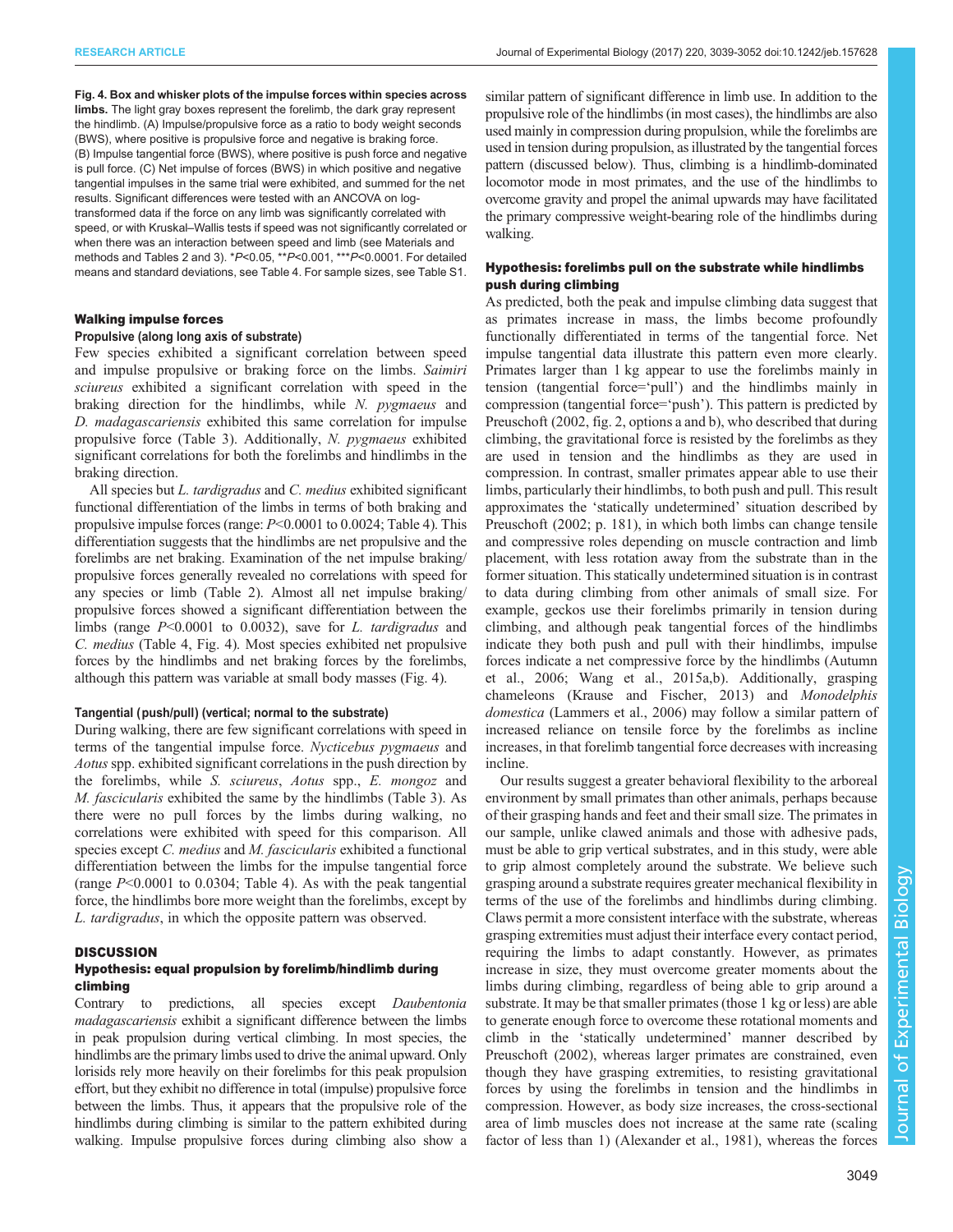required for climbing are proportional to body mass ([Alexander](#page-12-0) [2005](#page-12-0)). The results of the present study further support Alexander's proposal that climbing should be more difficult for larger animals, in that at body masses greater than 1 kg, grasping primates appear constrained to rely on the hindlimbs to a greater degree.

## Hypothesis: similarity of force patterns between climbing and walking

Kinetic data during horizontal walking by primates are available for many species [\(Demes et al., 1994](#page-12-0); [Larson, 1998](#page-13-0); [Schmitt, 2003](#page-13-0); [Schmitt and Hanna, 2004; Schmitt and Lemelin, 2004](#page-13-0); [Franz et al.,](#page-12-0) [2005](#page-12-0); [Larson and Demes, 2011](#page-13-0); O'[Neill and Schmitt, 2012; Young,](#page-13-0) [2012](#page-13-0); [Granatosky et al., 2016a](#page-12-0),[b](#page-12-0)). Our data on horizontal walking concur with these studies, and add to the literature by presenting the ground reaction force data during walking in Aotus species and D. madagascariensis. These previously unexamined species follow the standard mammalian pattern of anterior/posterior forces, with a greater reliance on the forelimbs for ( peak and impulse) braking forces and the hindlimbs for ( peak and impulse) propulsive forces. Additionally, they follow the standard primate-like pattern of body weight support, with greater reliance on the hindlimbs for support of body weight (both tangential force peak and impulse).

Our data show that limb differentiation is conserved between locomotor modes in the large primates examined, including Ateles fusciceps and Macaca fuscata from [Hirasaki et al. \(1993\)](#page-12-0). To our knowledge, no other species examined to date shows a consistent pattern of conservation of tangential limb force patterns between walking and climbing, even other animals that use complex threedimensional environments [e.g. Monodelphis domesticus [\(Lammers et al., 2006](#page-13-0)), Gecko gecko ([Wang et al., 2015a](#page-13-0),[b\)](#page-13-0), Hemidactylus garnotti ([Autumn et al., 2006\)](#page-12-0) and Chameleo calyptratus [\(Krause and Fischer, 2013\)](#page-13-0)]. Large primates conserve their limb differentiation in the tangential (normal to the substrate) direction between walking and climbing, but by relying on the hindlimbs more in compression, their hindlimbs also play a primary role in propulsion. To analogize these two orthogonal forms of locomotion, it appears that the hindlimbs play the largest role in weight bearing and force production, taking both propulsive and tangential forces into account, during climbing and during horizontal locomotion. It may be the case that during climbing, the hindlimbs produce more force overall in most primate species than they do during walking. In this context, we propose that these results suggest that the unusual forelimb/hindlimb differentiation during walking in primates is a basal pattern derived from their early adoption of thin-branch arborealism that included the need to ascend such small branches through reliance on the hindlimbs.

Most primates in this study, including small (i.e. Cheirogaleus) and large-bodied (i.e. *Macaca*) species, show a pattern of hindlimb reliance during both forms of locomotion, possibly leaving the forelimbs more available to adjust to changes in substrate and to acquire food, as was suggested by [Jones \(1916\)](#page-12-0) and explored by many studies thereafter ([Kimura et al., 1979](#page-12-0); [Reynolds, 1985](#page-13-0); [Schmitt, 1999](#page-13-0); [Schmitt and Lemelin, 2002, 2004; Wallace and](#page-13-0) [Demes, 2008](#page-13-0); [Hanna and Schmitt, 2011a](#page-12-0); [Granatosky et al., 2016b\)](#page-12-0). Even lorisids appear to conserve their limb differentiation between locomotor modes. During climbing, they exhibit propulsive or force differentiation of the limbs similar to the tangential forces during walking. In contrast, their tangential forces during climbing show a greater reliance on the hindlimbs. Because these primates are able to ascend in a 'statically undetermined' ([Preuschoft, 2002\)](#page-13-0) manner, we suggest that there is no absolute requirement to always be prepared for using the forelimbs in tension in small primates. Thus, during

3050

walking locomotion, lorisids may be able to exhibit the standard mammalian force pattern in terms of weight bearing, because they are able to climb in a more mechanically flexible manner on thin branches. Alternatively, the lorisid pattern of weight bearing during walking may simply be a derived trait that is a result of their relatively long limbs and prehensile abilities, as argued previously by [Schmitt and Lemelin \(2004\).](#page-13-0) Further speculation for the lorisids' odd limb-loading behavior is beyond the scope of this study.

The suggestion that climbing may be responsible for certain aspects of the relatively unusual pattern of primate quadrupedal walking mechanics – diagonal sequence footfall patterns, protracted humeral angles at touchdown and hindlimb-biased weight support [\(Schmitt, 2003; Schmitt and Lemelin, 2004; Wallace and Demes,](#page-13-0) [2008;](#page-13-0) [Granatosky et al., 2016a\)](#page-12-0) – is not a new idea. As originally reported by [Vilensky and colleagues \(1994\)](#page-13-0), and later supported by [Nyakatura and colleagues \(2008\),](#page-13-0) increasing support inclination also increases the presence of diagonal sequence gaits (each hindlimb footfall is followed by a contralateral forelimb footfall, i.e. the feet touch down in the order of right hindlimb, left forelimb, left hindlimb, right forelimb) over lateral sequence gaits (likely the primitive tetrapod footfall sequence in which hindlimb footfall is followed by an ipsilateral forelimb footfall, i.e. the feet touch down in the order of right hindlimb, right forelimb, left hindlimb, left forelimb). A diagonal sequence gait pattern maximizes the proportion of the stride in which the limbs are arranged as a widely splayed diagonal bipod, and allows the center of mass to be contained within the base of support and reduces the risk of falling off or rotating around the support during climbing ([Cartmill et al., 2002\)](#page-12-0). [Vilensky](#page-13-0) [et al. \(1994\)](#page-13-0) proposed that as climbing became more important to the locomotor repertoire of primitive primates, the frequency of diagonal sequence gait utilization also increased, until animals commonly began using this gait on level as well as vertical surfaces. In the same vein, it seems possible that as climbing behavior became more common in primitive primates, the loading pattern observed during climbing (i.e. forelimbs primarily tensile loading, and hindlimbs primarily compressive and propulsive loading) could have resulted in functional and morphological changes between the limbs. This, is turn, would have made assuring hindlimb weight support bias an important consideration during other forms of locomotion (i.e. level quadrupedal locomotion) as well. Future work exploring forelimb protraction during climbing and quadrupedal walking in primates should be undertaken to assess the possibility that climbing gave rise to the unusual locomotor patterns observed in primates.

## Limitations

Our study does have limitations, which should be explored in further works. First, our data do not permit for an understanding of how the forelimb and hindlimb forces balance each other during a single stride of climbing. This limitation is because only single limb forces were collected owing to equipment limitations and the unusual footfall sequence exhibited by many primates (i.e. diagonal sequence gaits) ([Larson et al., 2001](#page-13-0); [Schmidt, 2005](#page-13-0); [Cartmill](#page-12-0) [et al., 2007](#page-12-0)). Some of the variation observed in our data may be due to our inability to capture how forelimb and hindlimb forces balance each other within a single stride during climbing.

Second, these data do not provide much information on how primates control pitching/rotational moments away from or into the substrate during climbing, and whether tangential forces during climbing can be compared with the same during horizontal movement. In the larger primates, pitch appears to be balanced by the tangential forces, but this may not be the case during horizontal locomotion, as pitch is likely mostly balanced by gravity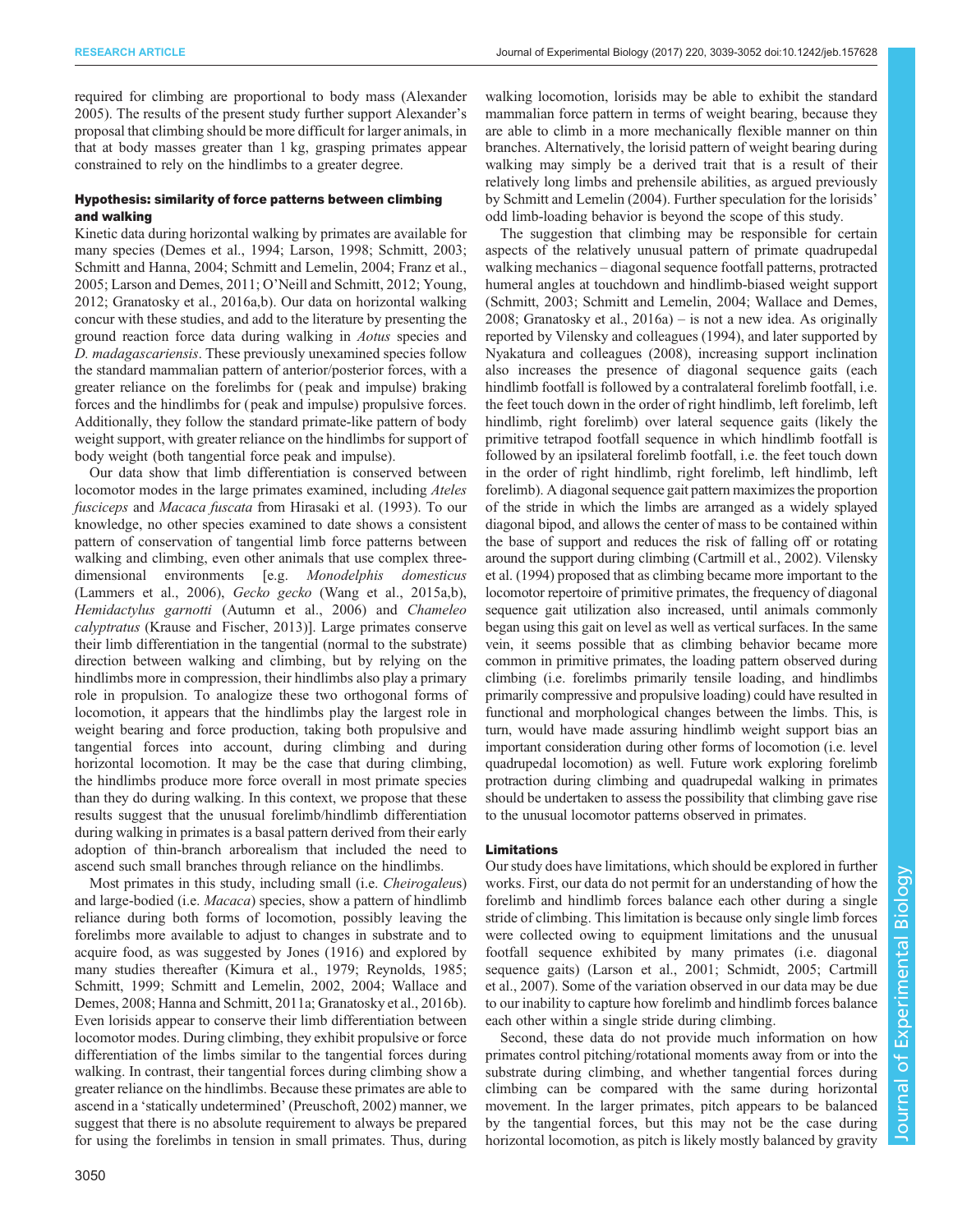<span id="page-12-0"></span>[although see [Walter and Carrier \(2009\)](#page-13-0) for models describing how tangential force influences pitch]. However, tangential forces certainly play a role in how limbs are prepared to bear the reaction forces, and hindlimbs prepared to bear greater compressive forces during climbing would certainly prepare them for the same during horizontal walking. Without the kinematics of each limb during a stride, an understanding of the functional differentiation of the limbs is incomplete.

Finally, the 1 kg threshold that our data reveal in terms of a clear differentiation of the roles of the limbs is in contrast to the current understanding about the body size of the earliest primates based on the fossil record (e.g. Bloch et al., 2007; [Silcox et al., 2007](#page-13-0); [Ni et al.,](#page-13-0) [2013](#page-13-0); Chester et al., 2015). Future studies ought to include additional primate taxa of less than 1 kg that are not as derived as lorisids, such as Microcebus or other Cheirogaleus species. Despite these limitations, the data presented here provide a general overview of the force pattern of limb use during climbing, and provide a comparison to the multitude of studies on single-limb forces during horizontal walking in primates and other animals. Whether it is appropriate to analogize similar roles of each cardinal force during the different forms of locomotion remains to be seen.

#### **Conclusions**

These data are the largest collection of climbing kinetic data across an order of magnitude in body size in primates. Additionally, this represents one of the few works to compare the kinetics of primate vertical climbing with what is observed during quadrupedal locomotion. Our data on quadrupedal walking in primates support the tendency of hindlimb-biased weight support in all species except the lorisids. Additionally, all species demonstrate the quadruped pattern of a net braking forelimb and a net propulsive hindlimb. During climbing, however, both the forelimbs and the hindlimbs serve a propulsive function, although the hindlimbs tend to provide most of the gravity-resisting propulsive forces. Similar to level quadrupedal walking, the hindlimbs tend to support highest compressive forces during climbing. In contrast, forelimb forces during climbing tend to be primarily tensile. This functional disparity appears to be greater in larger-bodied animals, which may suggest some level of mechanical flexibility in the limb-loading patterns of smaller-bodied primates. The tensile loading of the forelimbs versus the compressive loading of the hindlimbs observed during climbing may have important evolutionary implications for primates, and it may be the case that hindlimb-biased weight support exhibited during quadrupedal walking in primates may be derived from their basal condition of climbing thin branches.

#### Acknowledgements

We thank David Brewer, Erin Ehmke, Meg Dye and the staff at the Michale E. Keeling Center for their help with animal handling and training. We thank Scott Everett for assistance with data collection and Megha Lanka, Megan Snyder and Jennifer Ling for assistance with data analysis. This is Duke Lemur Center publication no. 1352.

#### Competing interests

The authors declare no competing or financial interests.

#### Author contributions

Conceptualization: J.B.H., M.C.G., D.S.; Methodology: J.B.H., M.C.G.; Validation: J.B.H., D.S.; Formal analysis: J.B.H., P.R., D.S.; Investigation: J.B.H., M.C.G., P.R., D.S.; Resources: J.B.H., D.S.; Data curation: J.B.H., M.C.G., P.R., D.S.; Writing original draft: J.B.H., M.C.G., D.S.; Writing - review & editing: J.B.H., M.C.G., P.R., D.S.; Visualization: J.B.H.; Supervision: J.B.H., D.S.; Project administration: J.B.H.; Funding acquisition: J.B.H., M.C.G., D.S.

#### Funding

This project was supported by the National Science Foundation [BCS0749314 to J.B.H.], the Leakey Foundation [M.C.G.], The Force and Motion Foundation [M.C.G.], National Science Foundation's Graduate Research Fellowship Program [D.S.], a Molly Glander Award from the Duke Lemur Center [M.C.G.], the Department of Veterinary Sciences at the Michale E. Keeling Center at the University of Texas MD Anderson Cancer Center [J.B.H.] and Duke University Internal Funding [M.C.G.].

#### Supplementary information

Supplementary information available online at <http://jeb.biologists.org/lookup/doi/10.1242/jeb.157628.supplemental>

#### References

- Alexander, R. M. (2005). Problems of scale for walking and climbing animals. In Climbing and Walking Robots (ed. M. A. Armada and P. G. de Santos), pp. 47-54. Berlin: Springer.
- [Alexander, R., Jayes, A. S., Maloiy, G. M. O. and Wathuta, E. M.](http://dx.doi.org/10.1111/j.1469-7998.1981.tb04600.x) (1981). Allometry [of the leg muscles of mammals.](http://dx.doi.org/10.1111/j.1469-7998.1981.tb04600.x) J. Zool. 194, 539-552.
- [Autumn, K., Hsieh, S. T., Dudek, D. M., Chen, J., Chitaphan, C. and Full, R. J.](http://dx.doi.org/10.1242/jeb.01980) [\(2006\). Dynamics of geckos running vertically.](http://dx.doi.org/10.1242/jeb.01980) J. Exp. Biol. 209, 260-272.
- [Bloch, J. I., Silcox, M. T., Boyer, D. M. and Sargis, E. J.](http://dx.doi.org/10.1073/pnas.0610579104) (2007). New Paleocene [skeletons and the relationship of plesiadapiforms to crown-clade primates.](http://dx.doi.org/10.1073/pnas.0610579104) Proc. [Natl. Acad. Sci. USA](http://dx.doi.org/10.1073/pnas.0610579104) 104, 1159-1164.
- Cartmill, M. [\(1972\). Arboreal adaptations and the origin of the order Primates. In](http://dx.doi.org/10.1046/j.1096-3642.2002.00038.x) [The Functional and Evolutionary Biology of Primates](http://dx.doi.org/10.1046/j.1096-3642.2002.00038.x) (ed. R. H. Tuttle), pp. 97-122. [NJ: Aldine Transaction.](http://dx.doi.org/10.1046/j.1096-3642.2002.00038.x)
- Cartmill, M. (1985). Climbing. In Functional Vertebrate Morphology (ed. M. Hildebrand, D. M. Bramble, K.F. Liem and D.B. Wake), pp. 77-88. Cambridge, MA: Belknap Press.
- [Cartmill, M., Lemelin, P. and Schmitt, D.](http://dx.doi.org/10.1046/j.1096-3642.2002.00038.x) (2002). Support polygons and [symmetrical gaits in mammals.](http://dx.doi.org/10.1046/j.1096-3642.2002.00038.x) Zool. J. Linn. Soc. 136, 401-420.
- [Cartmill, M., Lemelin, P. and Schmitt, D.](http://dx.doi.org/10.1002/ajpa.20589) (2007). Understanding the adaptive value [of diagonal-sequence gaits in primates: a comment on Shapiro and Raichlen,](http://dx.doi.org/10.1002/ajpa.20589) 2005. [Am. J. Phys. Anthropol.](http://dx.doi.org/10.1002/ajpa.20589) 133, 822-825.
- Cavagna, G. A. and Kaneko, M. [\(1977\). Mechanical work and efficiency in level](http://dx.doi.org/10.1113/jphysiol.1977.sp011866) [walking and running.](http://dx.doi.org/10.1113/jphysiol.1977.sp011866) J. Physiol. 268, 467.
- [Chester, S. G., Bloch, J. I., Boyer, D. M. and Clemens, W. A.](http://dx.doi.org/10.1073/pnas.1421707112) (2015). Oldest known [euarchontan tarsals and affinities of Paleocene Purgatorius to Primates.](http://dx.doi.org/10.1073/pnas.1421707112) Proc. [Natl. Acad. Sci. USA](http://dx.doi.org/10.1073/pnas.1421707112) 112, 1487-1492.
- [Demes, B., Larson, S. G., Stern, J. T., Jr, Jungers, W. L., Biknevicius, A. R. and](http://dx.doi.org/10.1006/jhev.1994.1023) Schmitt, D. [\(1994\). The kinetics of primate quadrupedalism:](http://dx.doi.org/10.1006/jhev.1994.1023) "hindlimb drive" [reconsidered.](http://dx.doi.org/10.1006/jhev.1994.1023) J. Hum. Evol. 26, 353-374.
- Fleagle, J. G. (2013). Primate Adaptation and Evolution. San Diego, CA: Academic Press.
- Fleagle, J. G., Stern, J., Jungers, W. L., Susman, R. L., Vangor, A. K. and Wells, J. P. (1981). Climbing: a biomechanical link with brachiation and with bipedalism. Symp. Zool. Soc. Lond. 48, 359-375.
- [Franz, T. M., Demes, B. and Carlson, K. J.](http://dx.doi.org/10.1016/j.jhevol.2004.11.004) (2005). Gait mechanics of lemurid [primates on terrestrial and arboreal substrates.](http://dx.doi.org/10.1016/j.jhevol.2004.11.004) J. Hum. Evol. 48, 199-217.
- [Granatosky, M. C., Tripp, C. H., Fabre, A. C. and Schmitt, D.](http://dx.doi.org/10.1002/ajpa.22991) (2016a). Patterns of [quadrupedal locomotion in a vertical clinging and leaping primate \(](http://dx.doi.org/10.1002/ajpa.22991)Propithecus coquereli[\) with implications for understanding the functional demands of primate](http://dx.doi.org/10.1002/ajpa.22991) [quadrupedal locomotion.](http://dx.doi.org/10.1002/ajpa.22991) Am. J. Phys. Anthropol. 160, 644-652.
- [Granatosky, M. C., Tripp, C. H. and Schmitt, D.](http://dx.doi.org/10.1242/jeb.120840) (2016b). Gait kinetics of above[and below-branch quadrupedal locomotion in lemurid primates.](http://dx.doi.org/10.1242/jeb.120840) J. Exp. Biol. 219, [53-63.](http://dx.doi.org/10.1242/jeb.120840)
- Hanna, J. B. and Schmitt, D. [\(2011a\). Interpreting the role of climbing in primate](http://dx.doi.org/10.1007/s10764-010-9479-2) [locomotor evolution: are the biomechanics of climbing influenced by habitual](http://dx.doi.org/10.1007/s10764-010-9479-2) [substrate use and anatomy?](http://dx.doi.org/10.1007/s10764-010-9479-2) Int. J. Primatol. 32, 430-444.
- Hanna, J. B. and Schmitt, D. [\(2011b\). Locomotor energetics in primates: gait](http://dx.doi.org/10.1002/ajpa.21465) [mechanics and their relationship to the energetics of vertical and horizontal](http://dx.doi.org/10.1002/ajpa.21465) locomotion. [Am. J. Phys. Anthropol.](http://dx.doi.org/10.1002/ajpa.21465) 145, 43-54.
- [Hanna, J. B., Schmitt, D. and Griffin, T. M.](http://dx.doi.org/10.1126/science.1155504) (2008). The energetic cost of climbing in [primates.](http://dx.doi.org/10.1126/science.1155504) Science 320, 898.
- Heglund, N. C., Cavagna, G. A. and Taylor, C. R. (1982). Energetics and mechanics of terrestrial locomotion. III. Energy changes of the centre of mass as a function of speed and body size in birds and mammals. J. Exp. Biol. 97, 41-56.
- [Hirasaki, E., Kumakura, H. and Matano, S.](http://dx.doi.org/10.1159/000156742) (1993). Kinesiological characteristics of [vertical climbing in](http://dx.doi.org/10.1159/000156742) Ateles geoffroyi and Macaca fuscata. Folia Primatol. 61, [148-156.](http://dx.doi.org/10.1159/000156742)
- [Hirasaki, E., Kumakura, H. and Matano, S.](http://dx.doi.org/10.1002/1096-8644(200012)113:4%3C455::AID-AJPA2%3E3.0.CO;2-C) (2000). Biomechanical analysis of [vertical climbing in the spider monkey and the Japanese macaque.](http://dx.doi.org/10.1002/1096-8644(200012)113:4%3C455::AID-AJPA2%3E3.0.CO;2-C) Am. J. Phys. [Anthropol.](http://dx.doi.org/10.1002/1096-8644(200012)113:4%3C455::AID-AJPA2%3E3.0.CO;2-C) 113, 455-472.
- Isler, K. [\(2005\). 3D-kinematics of vertical climbing in hominoids.](http://dx.doi.org/10.1002/ajpa.10419) Am. J. Phys. [Anthropol.](http://dx.doi.org/10.1002/ajpa.10419) 126, 66-81.
- [Johnson, L. E., Hanna, J. and Schmitt, D.](http://dx.doi.org/10.1002/ajpa.22803) (2015). Single-limb force data for two [lemur species while vertically clinging.](http://dx.doi.org/10.1002/ajpa.22803) Am. J. Phys. Anthropol. 158, 463-474. Jones, F. W. (1916). Arboreal Man. New York: Longmans, Green and Co.
- Kimura, T., Okada, M. and Ishida, H. (1979). Kinesiological characteristics of primate walking: its significance in human walking. In Environment, Behavior, and Morphology: Dynamic Interactions in Primates (ed. M. E. Morbeck, H. Preuschoft and N. Gomberg), pp. 297-311. New York: Gustav Fischer.